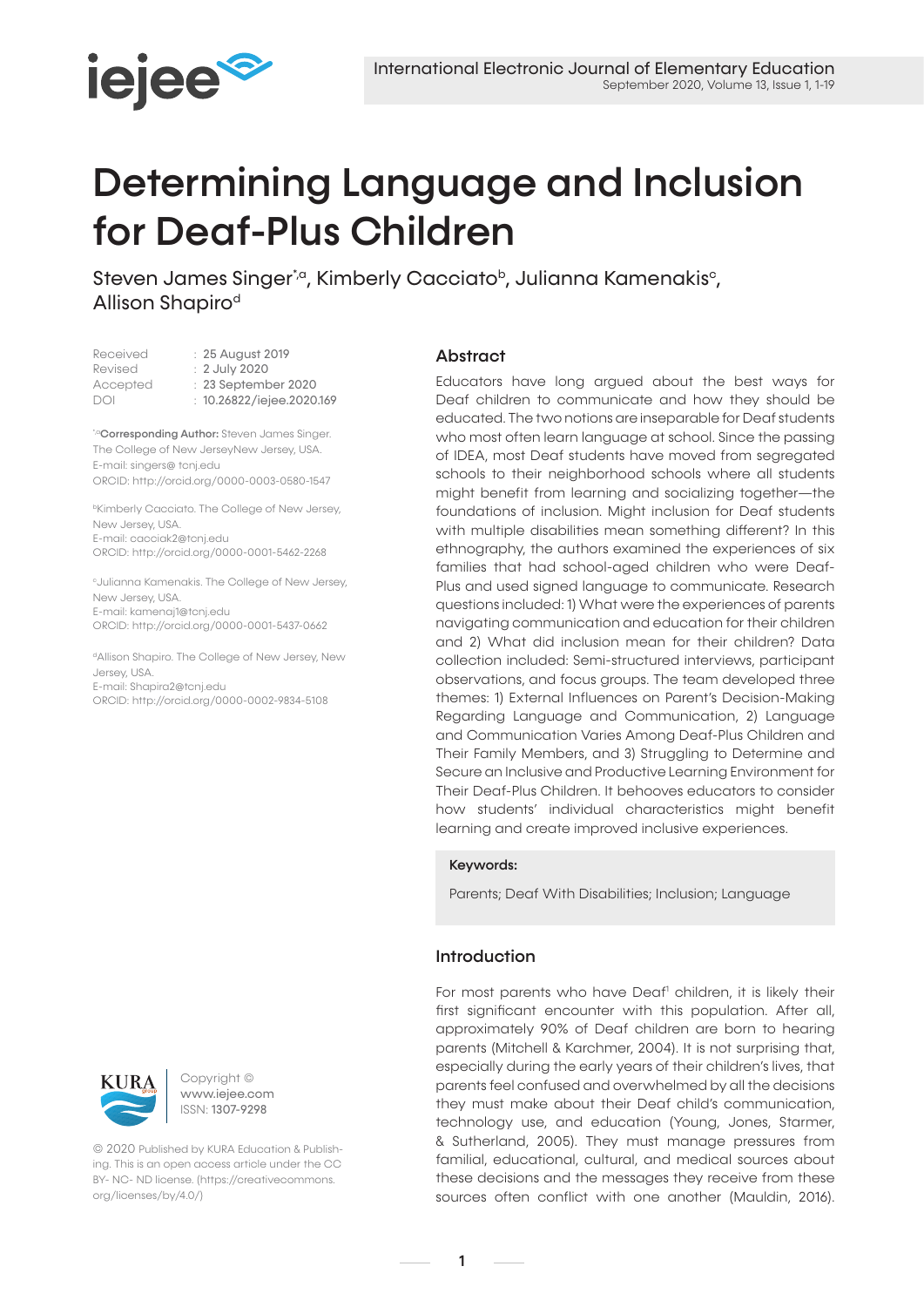

However, parents also may feel a sense of fulfillment and pride over the communication journey they take with their children (Calderon & Greenberg, 2000).

The prevalence of disability in the Deaf population is between 35% and 50% (Mitchell & Karchmer, 2006). Comparatively little is known about the Deaf-Plus<sup>2</sup> population and particularly about the experiences of parents as they navigate the many decisions they must make while determining communication for their children and families or their children's educational placements. These decisions are inextricably linked because language use varies greatly across types of Deaf educational placements and Deaf children most often arrive to school in need of additional language or communication support (Lederberg, Schick, & Spencer, 2013; Schick, Marschark & Spencer, 2006; Svirksy et al., 2000). In this ethnographic study of six families, the authors sought to unearth the unique features of parental decision-making about communication and education for their Deaf children with multiple and complex disabilities. Secondly, the authors wondered how parents conceptualized inclusion and the least restrictive environment (LRE) for their Deaf-Plus children.

# *Communication Options for Deaf Children*

It is common to distinguish between different interpretations of what being Deaf means. The medical model emphasizes the importance of assimilation into the hearing world by using hearing aids, cochlear implants, and speech (Foss, 2014; Lane, 1999). For some Deaf people, the combination of their identity, ASL (American Sign Language) use, and shared experiences with other members of Deaf culture determine an individual's membership status in the Deaf community, rather than the severity of one's hearing loss (Holcomb, 2012; Padden & Humphries, 2005). Therefore, individuals who identify as members of the Deaf community (which includes some hearing individuals) value Deafhood as a shared cultural experience rather than a medical condition.

The topic of Deaf children and their language use is one wrought with contention both regarding how it influences academic achievement and sociocultural engagement (Knoors & Marschark, 2013; Moores, 2011; Spencer & Marschark, 2011). Deaf/Hard-of-Hearing (HOH) children often lag behind their hearing peers in academic achievement (Helfand et al., 2001; Marschark et al., 2004; Szymanski et al., 2013, Thierfelder & Stapleton, 2016). Consequently, most Deaf students leave school with literacy and other academic achievement levels below those of their hearing peers, though scholastic achievement varies greatly due to various factors including educational placement, use of technology and age of access to language (see Antia et al., 2009; Marschark et al., 2015; Qi & Mitchell, 2011; Traxler, 2000). The reasons for these education disparities include late exposure to language (Mason et al., 2010), poor language models (Lederberg et al., 2013; Marschark & Spencer, 2010), teachers who are unprepared to instruct Deaf/HOH students (Sass-Lehrer et al., 2016), and educational assessments that do not consider the unique needs of the population (Cawthon et al., 2007).

Most Deaf/HOH children learn to speak and use hearing aids or cochlear implants. Only 15% of Deaf/ HOH children learn ASL and have teachers who instruct them using some form of signed language (U.S. Department of Education, 2016). Deaf/HOH students spend 80% or more of their school day in a general education setting, with only 3.1% of students instructed in separate schools (Gallaudet Research Institute, 2011; U.S. Department of Education, National Center for Education Statistics, 2016). Proponents of Deaf/HOH children learning ASL claim that signing gives children both immediate and reliable access to language as well as aids in the development of their Deaf identities, both of which lead to social and scholastic benefits later in life (Allen et al., 2007; Holcomb, 2012; Marschark & Spencer, 2006; Napoli et al., 2015; Shmick et al., 2004). Proponents of oral/aural education claim that Deaf students develop better reading skills and gain access to improved opportunities in a vastly hearing world (Moog, 2000; Mussleman & Kircaali-Iftar, 1996). However, contemporary Deaf scholars are quick to point out that variations in residual hearing, technology use, family background and involvement, school resources, teacher preparation, peer relationships, age of onset, presence of disabilities, and assessment techniques affect academic and social outcomes so drastically that each Deaf child must be considered individually (Cawthon, 2010; Marschark & Hauser, 2011; NASDSE, 2018; Marschark & Spencer, 2010).

# *Inclusion and Deaf Education*

Since the passing of the Education for All Handicapped Children Act (1975), which later became the Individuals with Disabilities Education Improvement Act (IDEIA, 2004), children with disabilities have moved away from residential or specialized schools and entered mainstream settings. The IDEIA (2004) states that all students with disabilities must be provided free and appropriate public education in the least restrictive environment (LRE). However, Deaf advocates raise questions regarding what LRE really is for Deaf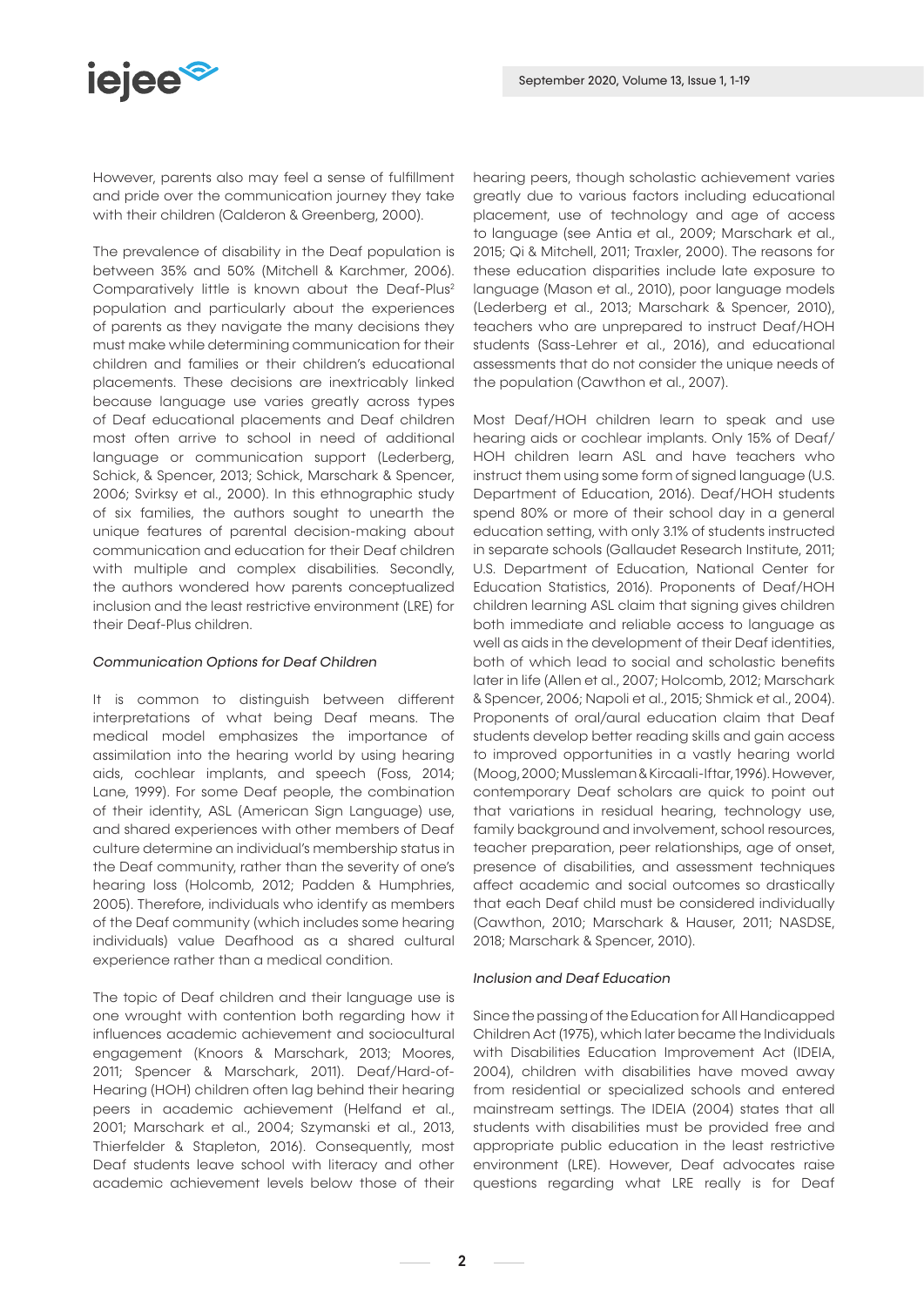students. According to the Special Factors section of the 1997 IDEA amendments, an Individualized Education Program (IEP) team must:

> *Consider the communication needs of the child, and in the case of a child who is deaf or hard of hearing, consider the child's language and communication needs, opportunities for direct communication with peers and professional personnel in the child's language and communication mode, academic level, and full range of needs, including opportunities for direct instruction in the child's language and communication mode. (IDEA, Part B, Section 614(d)(3) (B)(iv))*

With this in mind, Deaf students a general education placement may not be the most inclusive, especially if they struggle with communication access, academic content, and forming and maintaining social relationships, because may be more restrictive (Singer & Vroman, 2019). Deaf students who attend public schools may lack confidence in their ability to communicate, feel as though they do not fit in with their hearing peers, and experience difficulty developing their Deaf identity (Kent, 2003; Leigh, 1999). Additionally, for students with complex support needs, schools continue to view more restrictive educational placements as appropriate to meet students' academic and social needs (Sauer & Jorgensen, 2012; Strieker et al., 2001). Therefore, rather than focusing on what environment is least restrictive for Deaf students, Singer & Vroman (2019) suggest to instead consider the environment that is the most supportive, most liberating, and most culturally-sustaining.

# *Deaf-Plus Children*

The conditions that cause deafness in some children may also contribute to the presence of a disability (Das, 1996; Marschark, 2011). In fact, between 40-50% of Deaf children have a disability (Gallaudet Research Institute, 2012). The general and communication related support needs of Deaf-Plus children are different than those of children who are only Deaf, but they are sometimes overlooked (Knoors & Vervloed, 2003; Whicker et al., 2019). In these cases, preferred communication modes vary based on what is most useful for the child. For example, sign language might be an effective means of communication for some Deaf children with Autism (Szymanski & Brice, 2008), but not for all (Jure et al., 1991). In other cases, Deaf children who have difficulties with motor skills or language processing might use modified forms of signed language with or without Augmentative and Alternative Communication (Lee et al., 2013; van Dijk et al., 2012). McCracken and Turner (2012) found that even if not used for language, cochlear implants may benefit Deaf children with additional complex needs because access to environmental sounds may bring them comfort.

For most families with Deaf children, making decisions about communication, locating and accessing resources, and developing communication skills is a long and evolving process. Chapman et al. (2011) found that newborn Deaf children with other disabilities were screened for hearing loss and diagnosed at a significantly later date compared to children who were only Deaf. Furthermore, it is common that for these children, significant health needs will take priority over hearing loss (McCracken & Turner, 2012), leading to delays in making decisions and implementing plans for communication. Deaf-Plus children and their families typically find that they don't quite fit in traditional social support programs developed for Deaf children, because of their unique communication needs and the demands on their time to attend various treatments and therapies (Borders et al., 2018; McCracken & Turner, 2012). Consequently, children may feel isolated and discourse about them becomes unbalanced, focusing primarily on care needs and what they cannot do rather than what they can or want to do (Wiley et al., 2019).

# *Parents' Decisions about Communication and Education for Their Children*

Parents of Deaf/HOH children face difficult decisions regarding language for their child. Many of these decisions are made when parents are still learning how to be parents (Tattersall, 2007). A significant body of scholarship touts the importance of Deaf children accessing some form of complete language (e.g. effective hearing assistive technology or ASL) as early as possible in their lives to support their language learning (Decker et al., 2012; Kushalnagar et al., 2010; Napoli et al., 2015; Young, 2018). During this early time in Deaf children's lives, parents often become overwhelmed when they must evaluate information and possible outcomes regarding technology, communication options, education, and habilitation at a time when they are emotionally vulnerable (DesGeorges, 2003; Kirk et al., 2005; Kurtzer-White & Luterman, 2003). After a diagnosis of hearing loss, which typically occurs very early in a child's life, parents are primarily exposed to medical discourses on how to reduce the effects of that loss (Burke et al., 2011; Hyde & Power 2000). These messages they receive from practitioners are not always substantiated. For example, it is common that parents are told that learning a signed language will impede speech development, which has been frequently debunked (Bailes et al., 2009; Mauldin, 2016).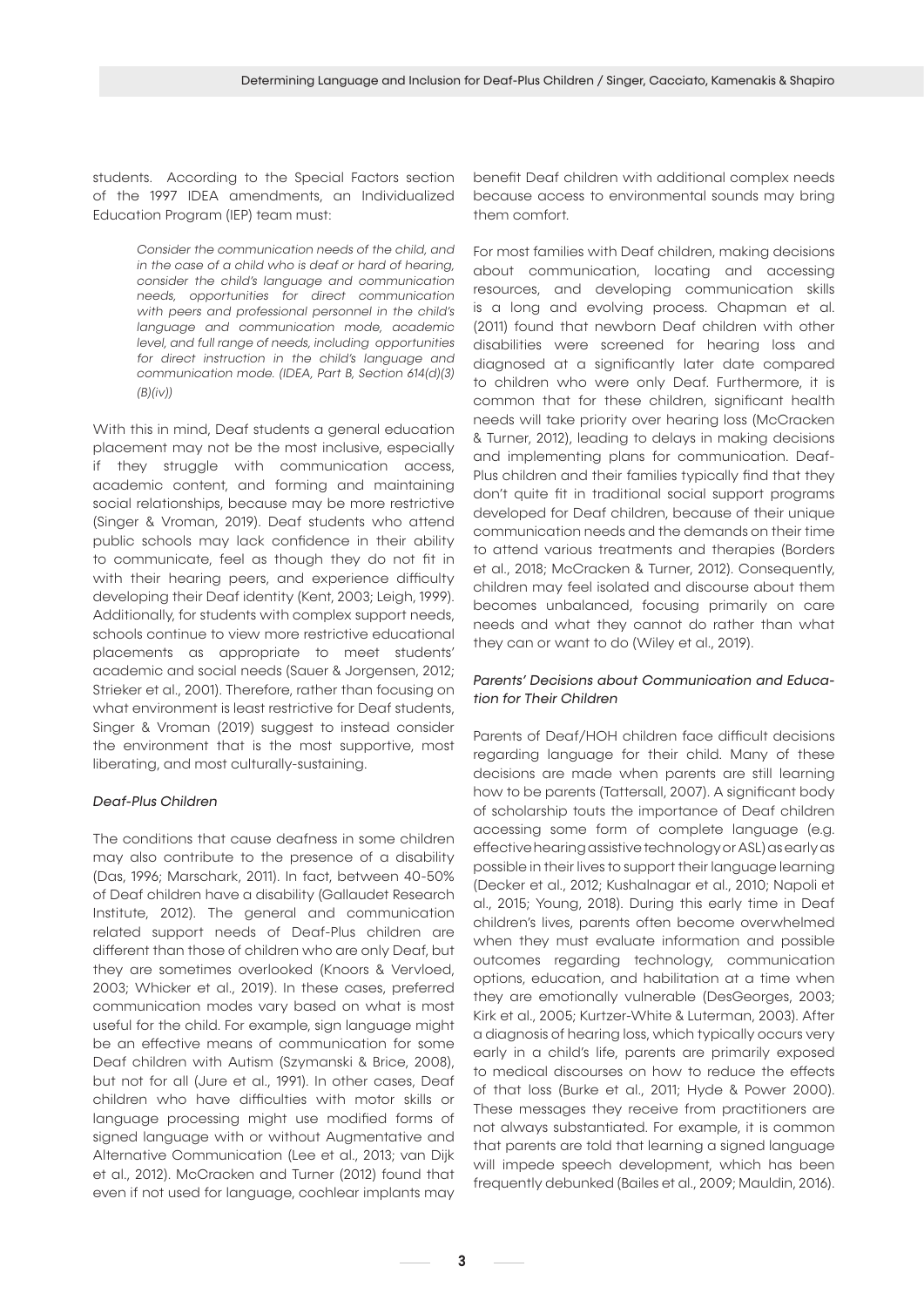

Another persistent misrepresentation used to promote speaking and listening is that the average Deaf person has a reading ability equivalent to a fourth grade student without mentioning that the average hearing person reads at a 7th grade level and that the moniker Deaf is so broad that these findings may be misleading (see Helfand et al., 2001; Walsh & Volsko, 2008). While parents may receive information about Deaf people and various options for communication and education from social services or medical practitioners, it may be difficult for parents to fairly assess their circumstances given the pervasiveness of oral/aural ideologies in their lives (Gascon-Ramos et al., 2010; Mauldin, 2016). Mauldin (2016) showed that parents reported feeling substantial pressure from the Deaf community to pursue ASL for their children too, suggesting that the discourse parents must negotiate is not one-sided. Furthermore, and understandably, parents often want their children to be similar to them and therefore, make decisions about their communication or cultural affiliations to match this desire (Mauldin, 2016; Napoli et al., 2015; Pitts-Taylor, 2010).

Since 90% of Deaf children are born to hearing parents (Mitchell & Karchmer, 2004), it is unsurprising that these parents tend to have little understanding of ASL or Deaf people. When these parents do choose manual communication to use with their child, it is not long before they realize they are unequipped to supply an ASL-rich environment in which the child could best learn and use the language (Bailes et al., 2009; Napoli et al., 2015). When parents and other members of the family decide to learn a signed language along with their Deaf child, they often struggle to develop fluency because they have limited access to an appropriate language model and learn manually coded English rather than ASL (Weaver & Starner, 2011).

While education and social engagement are important factors in the decisions parents make about how their Deaf children will communicate, they also focus on developing loving and communicative relationships with their children. Young (2003) found that the difficulties parents endured when trying to access vital information after discovering their child was Deaf had significantly affected their parenting experience, including their ability to support their child's development and to adapt to their child's Deafness. When parents are either unable to sign proficiently or the child is not capable of utilizing listening and spoken language, the child and his/her parents may drift apart (Most et al., 2007). However, parent commitment to making a communication plan for the whole family has been found to positively relate to better parental communication exchanges with their children (Calderon et al., 1998; Knoors & Marschark, 2012).

# Methods

# *Research Design*

This research sought to document the experiences of parents of Deaf-Plus children. The researchers wished to understand how family members communicated with one another, what influenced their decisions, and educational experiences of their children in relation to their communication choices. Research questions included: 1) What were the experiences of parents navigating communication and education for their children and 2) What did inclusion mean for their children?

To better understand the experiences of parents who had Deaf-Plus children and the influences on their choices for communication for their child, the research team recruited six families for the study. Participant criteria included having a school-aged Deaf-Disabled child who used ASL3 to communicate. Participant recruitment consisted of social media advertisements and snowball techniques. The team collected data in four forms: 1) 18 hours of semi-structured interviews, 2) 20 hours of participant observation, 3) Over 150 pages of reflexive journals and field notes, and 4) A two-hour focus group.

The team approached data analysis using open inductive coding for qualitative research (Bogdan & Biklin, 2014) and constant comparison (Kolb, 2012; Smulowitz, 2017) to existing Deaf studies and disability studies scholarship about language acquisition, cultural identity development, and educational placements. The four researchers each read the data several times in order to chunk it into broad categories about communication and social influences. The team then compared the various categories they developed, selecting ones that were consistent among researchers and redefining other categories that differed. Continuing to use open inductive coding, the research team refined and reduced the categories until they were able to develop distinct themes.

#### *Theoretical Framework*

In this work, the researchers utilized a combination of disability studies and Deaf studies frameworks to examine the data. These lenses of analysis complement one another, though are distinct fields of study. Disability studies challenges the socially constructed notion of normalcy and "recognizes that disability is a key aspect of human experience, and that disability has important political, social, [cultural] and economic implications for society as a whole, including both disabled and nondisabled people" (Ferguson & Nusbaum 2012, p. 71). Ferguson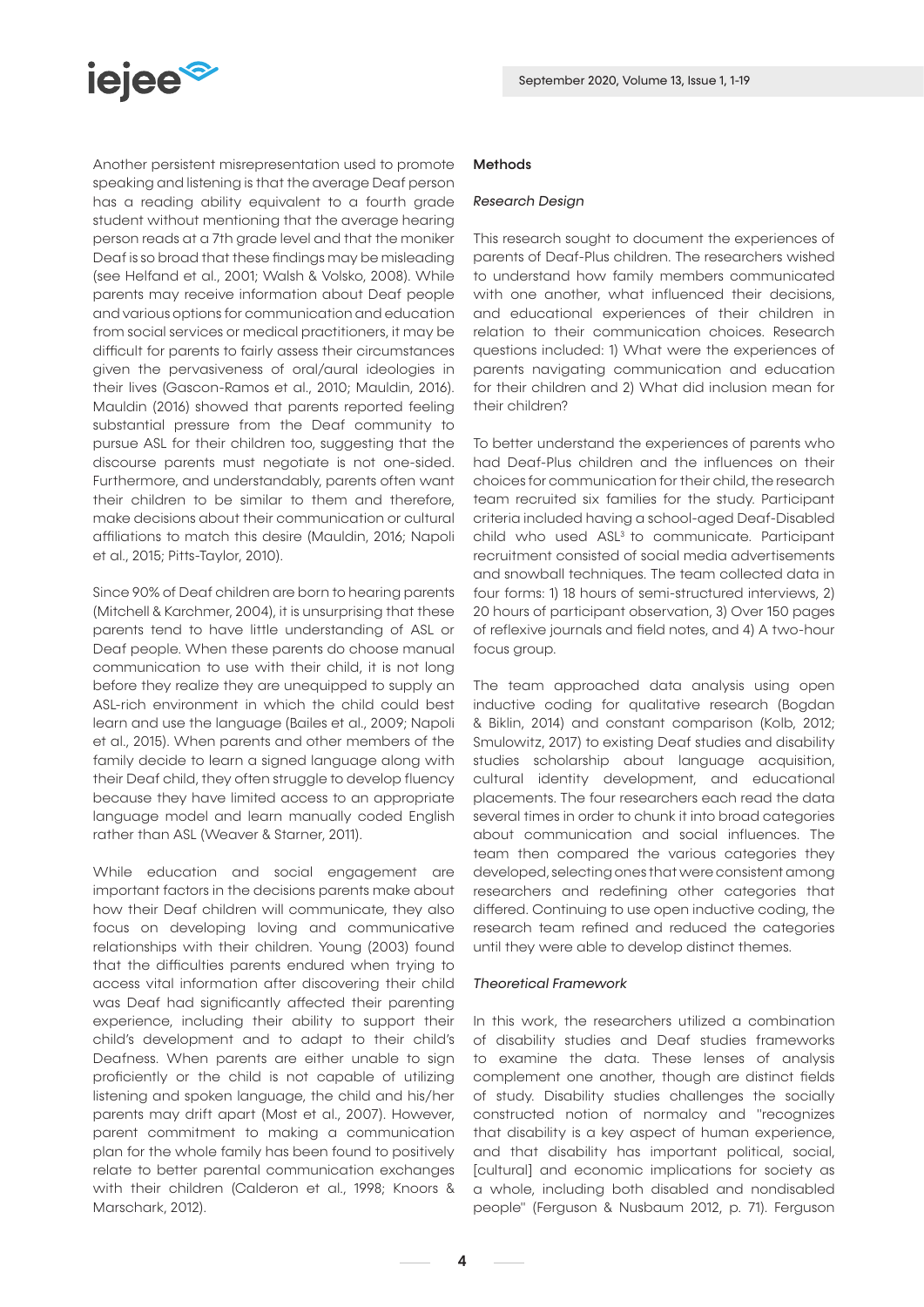| Participants                                              | Khan Family                                       | Padilla Family                                     | Hill Family                                            | Foss Family                                                           | Allen Family                              | Simmons Family                        |
|-----------------------------------------------------------|---------------------------------------------------|----------------------------------------------------|--------------------------------------------------------|-----------------------------------------------------------------------|-------------------------------------------|---------------------------------------|
| Household<br>Income and<br>Employment<br>(mother, father) | > \$100K<br>Doctor, Doctor                        | > \$100K<br>Store worker,<br>Truck driver          | \$30K-\$100K<br>Social services,<br><b>Electrician</b> | \$30K-\$100K<br>Occupational<br>therapist, NA*                        | > \$100.000<br>Unemployed,<br>Investments | > \$100.000<br>Unemployed,<br>$N/A^*$ |
| Ethnicity                                                 | Middle Eastern                                    | South American                                     | American                                               | Eastern European                                                      | American                                  | Latino                                |
| Parents' ASL<br>(mother, father)                          | Learner, Learner                                  | Learner, Learner                                   | Proficient, Learner                                    | Learner, N/A*                                                         | Proficient, Learner                       | Learner, N/A*                         |
| Languages Used<br>at Home                                 | English, Urdu, ASL                                | Spanish, English,<br>ASL                           | English, ASL                                           | English, ASL                                                          | English, ASL                              | English, ASL,<br>Spanish              |
| Deaf Child's<br><b>Disabilities</b>                       | CHARGE<br>Syndrome Autism<br>Spectrum<br>Disorder | CHARGE<br>Syndrome.<br>Autism Spectrum<br>Disorder | <b>CHARGE</b><br>Syndrome                              | Cerebral Palsy,<br>Polymicrogyria,<br>Global Develop-<br>mental Delay | Autism Spectrum<br>Disorder               | Microcephaly,<br><b>ADHD</b>          |
| Child Gender,<br>Age                                      | Male, young teen                                  | Male, young teen                                   | Female, grade<br>school                                | Female, young<br>teen                                                 | Male, young teen                          | Female.<br>preschool                  |

#### Table 1. *Participant demographic information*

## Table 2. *Participant biographical information*

| Khan Family    | Dr. & Dr. Khan had three children and the youngest one who was Deaf-Plus, was the only male child. The parents im-<br>migrated to the US for better opportunities for their family. They are committed to their Muslim faith and community.<br>Meeting with this close-knit family was always a pleasure, because they were welcoming, thoughtful and loving. They<br>were strong supporters of their son, always scaffolding activities to support his learning and understanding. Their son<br>was bright, inquisitive, and sarcastic.                                                                               |
|----------------|------------------------------------------------------------------------------------------------------------------------------------------------------------------------------------------------------------------------------------------------------------------------------------------------------------------------------------------------------------------------------------------------------------------------------------------------------------------------------------------------------------------------------------------------------------------------------------------------------------------------|
| Padilla Family | This family consisted of a mother, father, grandmother, and the younger of two sons was Deaf-Plus. They immigrated to<br>the US for better opportunities for their family. After losing a due process hearing about their son, the family continued<br>their commitment to improving their son's education. This objective was the focus of our interactions. The Padillas were<br>systematic, often taking notes and political. At the same time, they were soft and affectionate. When they looked at<br>their son, their love shone on their faces. Their son was affectionate, curious, and technologically savvy. |
| Hill Family    | This family consisted of a mother, father, two grown sons, and one daughter, who was Deaf-Plus. The family was a<br>strong supporter of the Deaf community. It was casual and enjoyable to work with this all-American family. They were<br>generous and joked often. Their daughter was charismatic, energetic, and had a strong imagination                                                                                                                                                                                                                                                                          |
| Foss Family    | This family consisted of a mother and her adopted Deaf-Plus daughter. They were very close and loving. Ms. Foss was<br>an enormous advocate for her daughter, knowledgeable, and uncompromising. Her daughter had a strong presence<br>in Special Olympics and other sporting activities. She was affectionate, playful, and good-humored.                                                                                                                                                                                                                                                                             |
| Allen Family   | This family consisted of a mother, father, and their Deaf-Plus son. They were strong advocates for their son and it was<br>clear that they valued family loyalty. The Allens acted as teachers in their community when they provided ASL resourc-<br>es to important people in their son's life. Their son was involved with many extracurricular activities, including swimming<br>and art.                                                                                                                                                                                                                           |
| Simmons Family | This family consisted of a mother and her Deaf-Plus daughter. In order to provide her daughter the best learning en-<br>vironment, the mother made numerous sacrifices, including moving her daughter in with the grandmother in order to<br>be closer to a school for the Deaf. The mother and her family were determined to give the Deaf-Plus child an ASL-rich<br>environment, making choices such as hiring a Deaf nanny.                                                                                                                                                                                         |

& Nusbaum (2012) outline that disability studies work must be: social in nature, the study of disability as a foundational human characteristic, interdisciplinary, participatory, and values-based. Therefore, it is inherently political in nature (Annamma et al., 2013). Deaf studies is an interdisciplinary approach to "the study of Deaf individuals, communities, and cultures as they have evolved in a larger context of power and ideology" (Bauman, 2017, p. 210). Like disability studies, Deaf studies doesn't focus on bodily impairment, but on socio-cultural positioning and equity. It also examines the linguistic component of this community. While Deaf studies scholars often distance Deaf people from labels of disability, because Deaf people identify as a cultural-linguistic minority (Lane, 2002), this study centralizes the synchronicity of Deaf and disabled experiences.

#### **Results**

# *External Influences on Parent's Decision-Making Regarding Language and Communication*

For all parents in this study, finding the appropriate resources to support their children's language and communication development presented a challenge, especially when parents did not have the experience to make these critical decisions on their own. Consequently, external influences played a significant role in parents' selection of a language and communication mode for their children. For most families, the influence from medical professionals about communication was scant while they focused on their children's early acute medical needs and later presumptive about carrying out cochlear implant surgeries. However, parents explored technology and communication options for their children outside of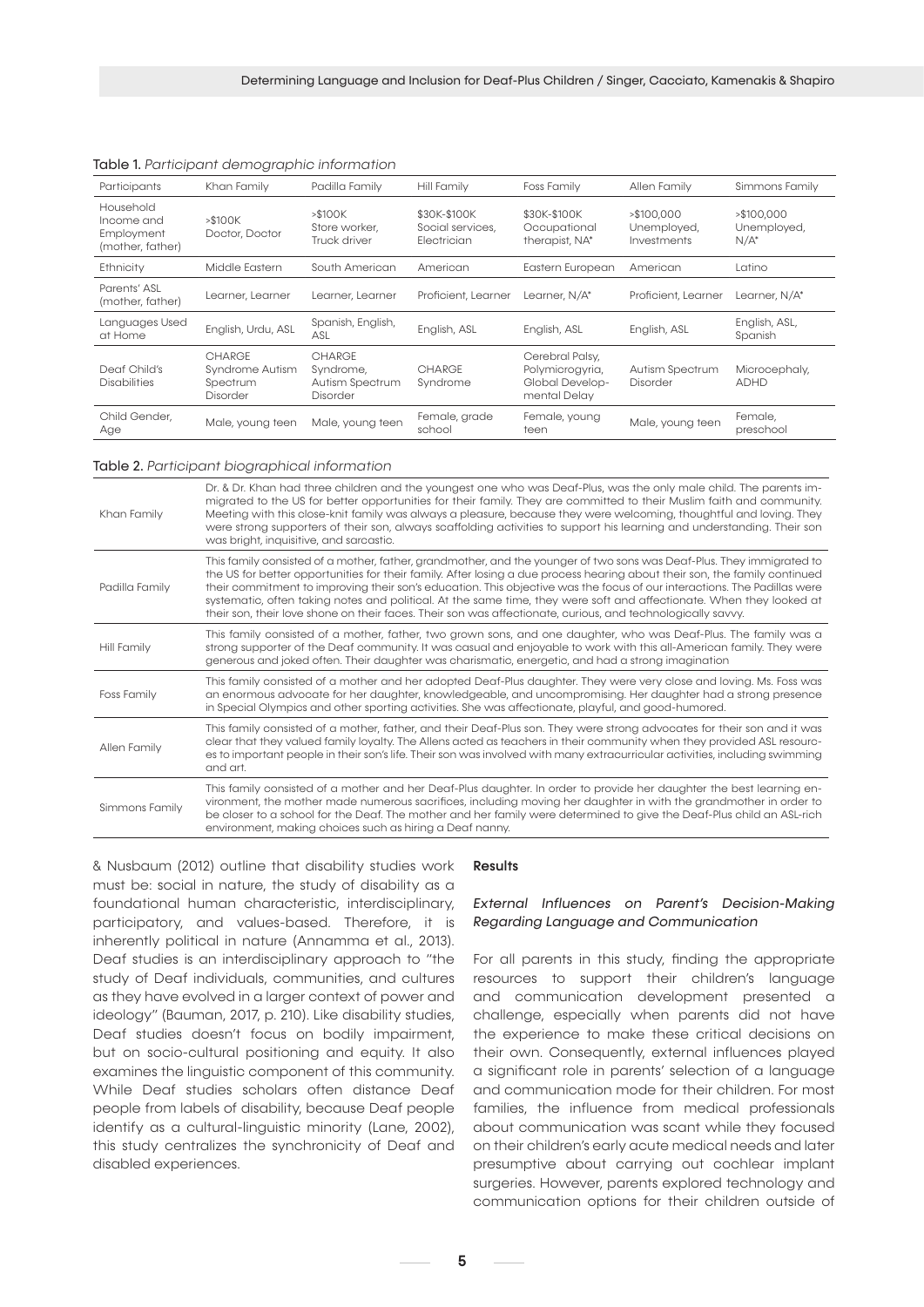

the medical field, including family, social media, and the Deaf community sources.

## *"Doom and gloom" medical discourse*

For four of the families, the children's early complex medical needs took priority over their hearing status. The Hills stated: "The deafness at that point was the last thing we were concerned about. We were more concerned with keeping her alive." Doctors told the Hills that their daughter was born with a heart murmur, a single kidney, colobomas, and a missing vestibular system. They felt that everything they heard from medical practitioners was "doom and gloom," which was not only depressing, but prevented them from enjoying their daughter. This type of rhetoric suffused the early years of their children's lives for the Hills, Ms. Simmons, the Padillas and the Khans. Ms. Simmons countered, "We were just glad to have her," which was also how the Khans felt. The Khans described how the doctors had very low expectations for their child: "The doctor told us after surgery, 'He will not be a part of your life and you will be going to the doctor so often for something or other.'" The Hills shared a similar experience when they were told by a doctor that their daughter would never be able to walk. In an early appointment, the doctor said "you need to prepare yourself" and left the room, leaving the parents both overwhelmed and scared for their daughter's future. As the Padilla's son was rushed out of the delivery room to a different hospital for care, doctors "prepared" an exhausted mom and dad for the difficult life upon which they were about to embark--if their son survived.

Parents felt that because their children required substantial medical attention during their early lives, language and communication development were not important topics of discussion among medical and service professionals. The Padillas expressed their frustration in the beginning of their son's life: "Nobody, including early intervention, was concerned about communication and nobody advised me to try a way to communicate with [my son] at all." All the professionals with whom they interacted, focused on what was wrong with their child, paying little attention to what the child could do or might be able to do in the future. The families were not provided the professional support they needed to give their child an effective way to communicate. The Hills also described their frustration with an absence of support from hearing service professionals. They described how at home they "were doing simple signs but felt lost." The Allens felt this way when they had initially selected ASL for their son, but soon realized that professionals did not provide them with the resources to support this decision. They explained: "You wish there was more information presented with less bias. Because you're in a medical situation...it's immediately a medical problem." When audiologists presented information to parents, it was mostly through a lens that defined Deaf as a problem that needed to be fixed--more doom and gloom. When parents were only given information that identified their children's hearing loss as a medical condition, it left little opportunity for dialog about various language and communication options.

For the Allens and the Khans some of the doom and gloom they experienced was in the form of coercion from medical professionals to have their child undergo cochlear implantation. The Khans described their interaction with an ENT surgeon: "So basically, the ENT surgeon was the one who actually forced us. He called and said if it were my child, I would go with the cochlear implant." As parents who had no prior experience with Deaf people, the Khans described that following the doctor's advice seemed like the only option at the time. However, while the doctors had given them the impression that their son would be able to listen and speak with the cochlear implant, it turned out not to be true, which was difficult. The Allens described a similar experience: "The cochlear implant surgeon said to us, 'I'm sorry that I ever told you that [your son] would hear just like everybody else because it may not be possible.'" After being pressured to choose the auditory/oral route for their son, the Allens soon realized that the cochlear implant was not going to serve in the way the doctors had initially believed.

# *Constructing communication fluency with the support of family, social media, and the Deaf community*

Realizing that medical practitioners were not providing them with the tools they desired, several parents turned to resources outside the medical field to support their children's language and communication development. Three families discussed input from their relatives. For Ms. Simmons, extended family played a central role in her daughter's caretaking. She explained, "I think my parents were trying to believe the technology-forward thinking...they kind of dove right in to helping me with her therapies at the time." The Allens, on the other hand, explained that their extended family was not particularly involved or invested in the decision-making process: "They didn't know anything about it." The Hills described that their family were mostly concerned for their daughter's health: "My mom got a little scared 'cause [my daughter] had so many surgeries. Why were we gonna do an elective surgery and do the cochlear implants?" The Hills and Ms. Foss found it more beneficial to connect with other parents of Deaf-Plus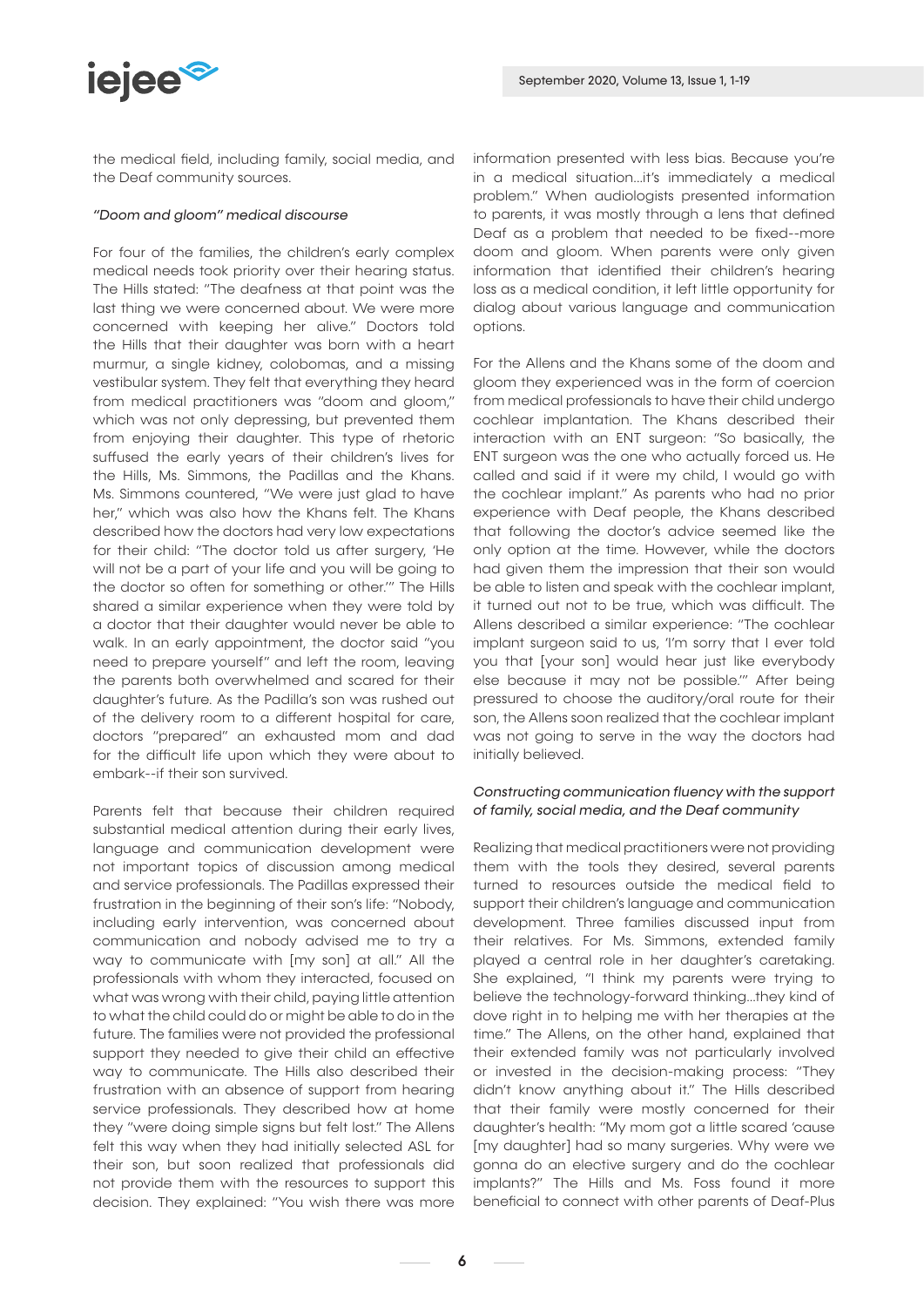children rather than their family members for support. The Hills stated: "It was so freeing to be able to say 'my mother is not getting this' and for her to go 'I understand, I get it.'" Common experience turned out to be a strong bond.

With the accessibility of social media, parents of Deaf-Plus children have found ways to meet and connect with other parents who share experiences similar to their own. Three families mentioned that they used social media for connecting with other parents, sharing resources, and accessing information about learning ASL. Ms. Foss explained, "I will say Facebook...being on a lot of the Facebook pages and...talking to those parents and being able to say this is what my child does, does your child do this? I find that very helpful." She explained that joining Facebook pages not only for parents of Deaf children but for parents of children with the same disabilities as her daughter was helpful in finding answers to many of her questions. The Khans shared this sentiment: "Even just to get advice, go on the Facebook page and find out." The Hills explained that the use of Internet resources as a way to keep up-to-date on their ASL skills: "I still get Youtube from Bill Vickers. I subscribed to his channel so if something new comes up, I review the video."

Parents rarely discussed seeking advice from the Deaf community. The Hills were the exception. They stated, "So before we even thought about cochlear implants, we got involved in the school for the Deaf. That is where we really started learning to sign." When conversations about cochlear implants began to arise, the Hills valued the opinions of Deaf adults in making their final decision to implant their daughter: "I remember talking to Deaf adults going: 'What would you do? Should I do this? Is she going to be denied her Deaf identity because I am doing this?'" Through their dialog about the medical advice to implant their daughter and their newfound relationship with the Deaf community, the Hills determined they would implant their daughter, but continue to teach their daughter ASL regardless the outcome of cochlear implant surgery.

# *Language and Communication Varies Among Deaf-Plus Children and Their Family Members*

Raising a child with disabilities presented parents with a unique set of challenges. One of these unique experiences was when parents discovered their child was also Deaf and they decided that the family would learn ASL. As expected, learning a new language proved to be a difficult and time-consuming task for all families, but one that had a positive impact on their lives. As the Deaf-Plus children developed ASL skills independent of their families and in some cases,

surpassed their parents' ASL skills, the typical role of parent-as-expert started to become blurred. The parent became a learner and the child transformed into a communication expert. At times, the parents and children struggled to use ASL as an effective mode of communication but were successful in managing the wants and needs of their Deaf-Plus child.

# *Family Members Developing Communication Strategies*

ASL quickly became a part of parents' language repertoire. For three of the families, ASL was the third language they used at home. The approach to learning this new and complex language varied among the families. Four of the six families attended classes at ASL-using schools and one family completed multiple online courses from a Deaf university. All families also heavily relied on YouTube.com videos and online resources to enhance their ASL skills, with one family exclusively using these electronic sources. Specifically, most parents cited Bill Vickar's online ASL resource, lifeprint.com, as integral to their learning. Even with several years of practice, few parents reported feeling confident in their ASL skills. Parents often felt that their Deaf-Plus child's skills were more advanced than their own or developing in a different way. Ms. Foss explained that her daughter's ASL skills have surpassed her own so much so that her child was the one teaching her: "A lot of my skills have come from my daughter. I pick things up from her." This is not a concept unique to the Foss family. The Padillas experienced this too: "After a while, [my son] was signing and teaching us!" Ms. Simmons described the difficulty she often experiences when attempting to make sense of what her daughter is communicating to her:

> *I've been trying to match her the best I can, but it's not like you can really look up a sign. You can look up a word and find it in ASL, but I can't describe the sign to Google and figure out what she's saying.*

Ms. Foss described feeling a similar way when she was required to turn to professionals in order to determine what her daughter was signing: "There are times when I will record her and send the video to someone at school because I don't know what she's saying." She further remarked, "I was always fascinated by sign language, but when I had to learn it myself I found out how not easy it was. I was like, wait, it's not just words!" Learning another language in a short amount of time is no easy feat, but parents felt it was imperative. The Allens' encapsulated this necessity, "No one wants to not be able to understand what their child is asking or saying."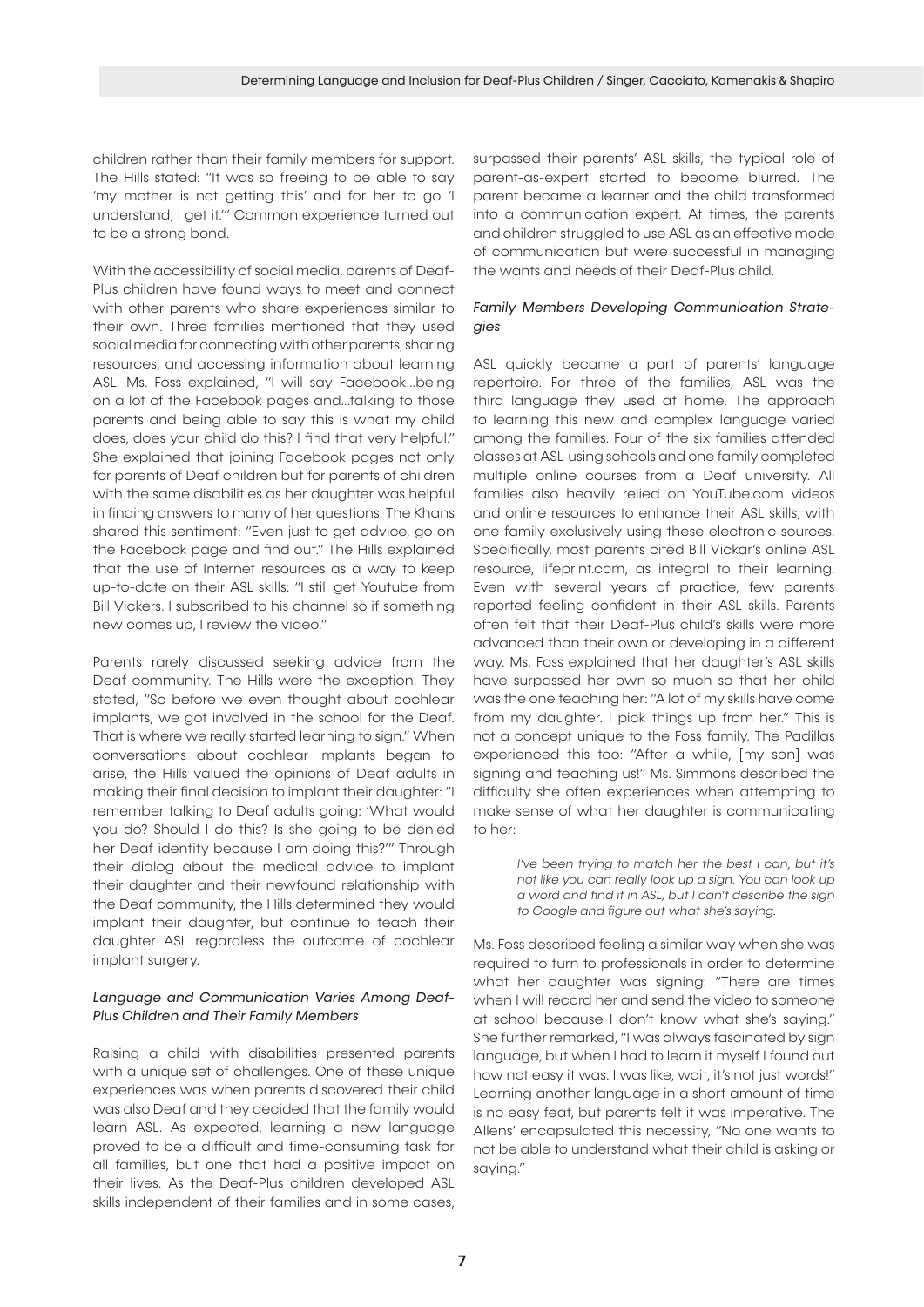

An added complexity arose with communication between the Deaf-Plus children and their relatives. While most families attempted to learn some signs only Ms. Simmons' family expressed that their child could fully communicate with his or her extended family: "My mother, who my daughter lives with during the school year, is actually fluent in sign language. She learned sign language because of my daughter." Immediate family members in the Khan family sign to communicate, but their extended family and culturalreligious family at their mosque did not yet sign. Other parents felt frustrated about the ASL skill levels of members of their families. For example, the Allens stated:

> *Communication with our son is difficult because no one has really taken the time to learn to communicate with him well. We live very close to a few of our family members and they include us in everything; but he always has to have to go between me or my husband for him to interact with other family members, which makes it kind of challenging and frustrating.*

> *The Allens were not the only parents whose roles shifted from caretakers to interpreters when interacting with family: "My parents' and families' signing skills are not good...No one really signs with her. I do a lot of interpreting" (Ms. Foss).*

The Allens were not the only parents whose roles shifted from caretakers to interpreters when interacting with family: "My parents' and families' signing skills are not good...No one really signs with her. I do a lot of interpreting" (Ms. Foss).

With various levels of ASL fluency between the Deaf-Plus children and their family members, each family has had to devise a communication method that works best for them. For some, this meant writing messages back and forth (Padillas, Khans), texting one another (Khans), and fingerspelling to their child (Khans, Foss) when their ASL skills were insufficient. In addition to utilizing external sources to support communication clarity among the family members, most of the families reported using Simultaneous Communication (SimCom) rather than consistently using ASL: "Since ASL isn't our first language, we typically speak when we sign, which isn't grammatically correct" (Simmons family). The Fosses, Khans, and Hills explained that communication in their household mirrored that of the Simmons' where SimCom was the primary mode of communication.

Regardless of struggles with communication, all families reported that they knew enough sign language and have developed sufficient strategies to be able to communicate effectively with their Deaf-Plus children. The Padillas stated, "We feel

that we know enough sign to make him understand what he has to do or what he cannot do." Still, this foundational level of ASL was sometimes inadequate as their children began to require more advanced communication interactions. Ms. Simmons explained:

> *I don't know sign language enough to be able to teach her how to communicate her emotions or complex sentences and stuff like that. It's not my*  language or a language I'm very good at. I don't *know how to teach her those everyday things like: 'Tell me how you're feeling.'*

Some parents' novice ASL skills became a barrier to assisting their child with schoolwork. Ms. Foss explained, "I'm starting not to be able to help her with homework. I only have the sign to talk about nouns and verbs. I have words. I don't have the signs for this skill level. This isn't my skill level." However, other parents felt this inability to fluently communicate in the language of their Deaf-Plus child had not yet become a significant obstacle to overcome. One family reported that their level of ASL proficiency had complicated their personal relationships with their child. The Khans described:

*Sometimes [my son] can tell if I'm not understanding. I try my best, but sometimes I just don't understand. If I take too much time, he gets a little frustrated, so I try not to. He understands our capacity. He doesn't go beyond what we don't understand. So, if he thinks we don't know a sign, he will spell it for us, he will write it down.*

# *Negotiating an effective communication system for Deaf-Plus children*

ASL was the preferred language of Deaf-Plus children in this study. For the Hills and Khans, ASL was introduced into the home almost immediately after birth. However, the other four families began with an auditory/oral approach due to various influences, with some children not acquiring language until much later in life: "For the first five years, we didn't give him a language" (Padillas family). Ms. Simmons quickly realized that prohibiting the use of ASL, which was a requirement of her daughter's early intervention program at school, did not yield positive results:

> *I started teaching her sign language because I thought she was frustrated. She seemed frustrated all the time. I just wanted some way for her to be able to communicate with me. I taught her about 200 words that way. She picked it up immediately!*

Communication resolving behavior issues became a common theme throughout the interviews with parents. The Allens described, "Over the last few years, [my son] has improved a lot. With the improvements in communication came improvements in behavior."

,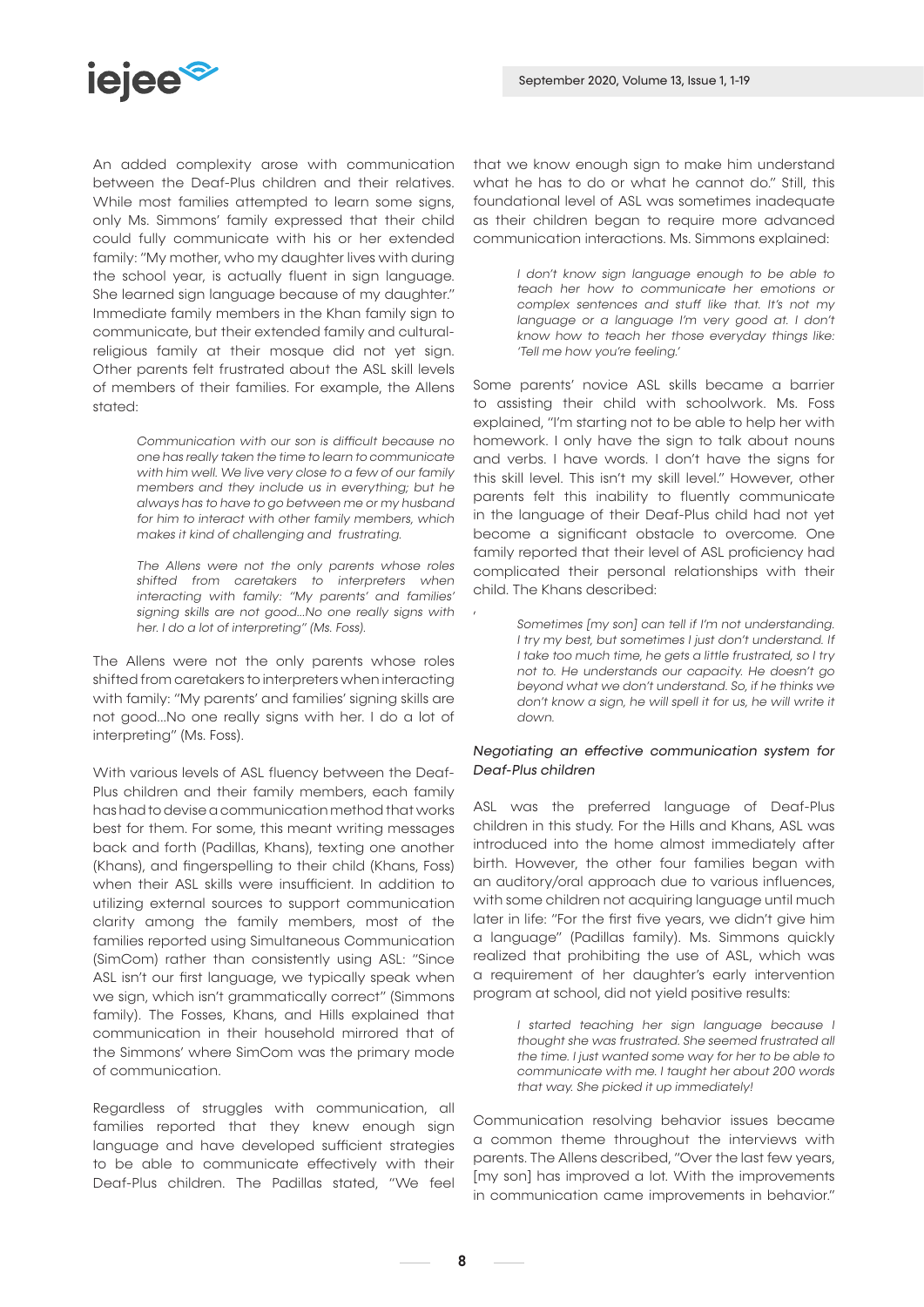The Hills' and Khans' children's behavior also improved as frustration about communication diminished.

The Deaf-Plus children's their complex disabilities made using ASL even more difficult. For example, the Padillas explained:

> *Our son communicates in sign language. That's the language he prefers; but at the same time, considering our son is Autistic, it has been difficult for him to learn that language. In sign language, it's more than just moving your hands...it's facial expressions, body language, etc.*

Ms. Simmons explained that ASL skill level and environment was only one consideration in creating effective communication: "[My daughter] tends to get very frustrated and has tantrums. Even though we have her in such a high ASL environment, her other developmental delays keep her from wanting to communicate." For other children, the fine motor skills used while signing proved challenging. For the Allens, Augmentative and Alternative Communication (AAC) was beneficial for easing their child's frustration with communication:

> *[My son] doesn't use the AAC app as much now because he has more language using ASL, but he did benefit from the app. It reduced his anxiety about us not understanding what he was saying because he had difficulty signing clearly. He has differently formed fingers, so sometimes his signs might not be as distinct or clear as you might want.*

It was often the case that, although helpful, AAC was not consistently used by the children because they preferred to sign.

The distinct variations of ASL skills between the Deaf-Plus child and their family members resulted in a shift in the typical familial roles for some of the participants; the child became the expert and the parent became the learner. In some instances, this created a divide between the family and the Deaf-Plus child. The Khans recalled a time when this language barrier was evident:

> *Sometimes if I don't know how to talk to him in ASL I just do it my English way. He understands. So, one time he was supposed to present to me for his ASL class and he didn't do it. We were at a school picnic and I told the teacher, 'I don't know why he didn't want to present to me.' And when the teacher asked him, he said, 'Mom does English sign language and my presentation is supposed to be in ASL.'*

The Allens discussed struggling with ASL grammar themselves, which was not a similar issue for their Deaf-Plus child: "It's interesting because [my son] naturally uses appropriate ASL grammatical structure. That's how he sees things, whereas I really have to think about it, but that's just how he thinks."

# *Struggling to Determine and Secure an Inclusive and Productive Learning Environment for Their Deaf-Plus Children*

It was an ongoing and often difficult process for parents in this study to broker an educational placement for their Deaf-Plus children which served all their children's communication, social, and disability support needs. Parents found that selecting one placement typically meant sacrificing academic goals or their notion of the least restrictive environment (LRE) for their child. Furthermore, parents often found school personnel to be barriers to having agency over the education of their children and that the individuals influencing the education of their children were seemingly unqualified to hold those positions. Some parents successfully negotiated the educational placement they desired for their child, while others did not or are still searching for an appropriate placement.

Early in their children's lives, parents had to make decisions about educational placements for their children. Aside from Ms. Foss, who grew up with a disabled sibling, worked as an occupation therapist, and chose to adopt a Deaf-Plus child, none of the parents had much experience with disabled or Deaf people. They worked hard to learn from friends, educators, and the Internet about special education services so they could make informed decisions. The focus on the children's physical disabilities discussed earlier continued during the school years for the Padillas, Fosses, and Simmons. For these families, the children's need to communicate seemed to be an afterthought, so parents had to become advocates. Ms. Foss recounted:

> *The child study team showed me special schools for children with multiple disabilities...I had to request seeing a Deaf school, because the special schools said they would learn ASL with her and I was like 'but you're supposed to be teaching her!'*

The Padillas also wanted an ASL rich environment for their child, but the head of special education for their district told them "No one on the street signs, so he isn't ever going to have anyone to communicate with." This was a common narrative about how using sign language would cause the children to be isolated from the world. The Khans initially followed this advice and placed their son in a neighborhood school where he floundered, but after he moved to an ASL-using Deaf school they lamented: "I wish he had been there since the beginning. He might have been so much better and he might have learned a lot before." The Simmons shared this sentiment: "No matter how hard I try, I will never be as good [using ASL] as somebody whose spoken it their whole life and had the Deaf experience." Like the Simmons, the Hills quickly resolved that their daughter would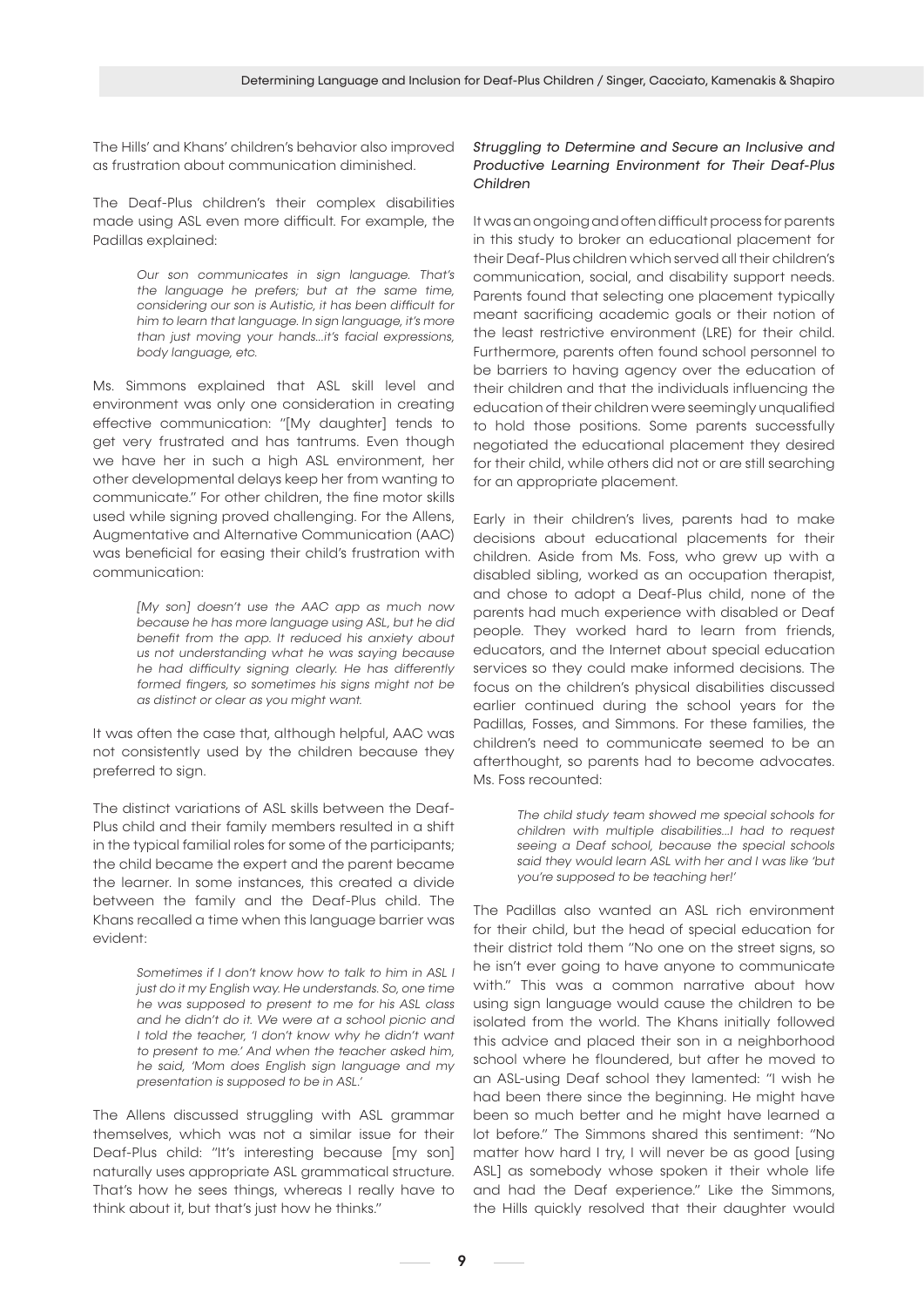

attend a Deaf school because they knew a general education placement with an ASL interpreter wouldn't provide the intensive communication support that she needed. The Allens tried multiple placements for their son: An oral school for the Deaf, an ASL using Deaf school, and finally a segregated special education classroom. It was perplexing for the family, because regardless of where he went, the schools were unable to simultaneously provide the needed communicative, disability related, and social supports for their son. In the end, they selected the segregated classroom with the most intensive supports (e.g. Applied Behavior Analysis: ABA) in hopes that a more restrictive environment would eventually help their son blossom and have access to a richer life. Still early in their evolution as experts about disability, Deafhood, and their own children, the path toward choosing an educational placement was convoluted, but these six families universally chose to prioritize communication in their choices, even when medical and educational professionals did not. They were certain that any conversation about inclusion that did not begin with access to interacting with peers and teachers was not a conversation about inclusion at all.

Struggles with schools complicated parents' resolutions about the best placement for their children. The Allens summed up the constraints they faced: "It's all resource and financially motivated," which the other families echoed. The Padillas faced significant struggles in their attempts to move their son to an ASL using Deaf school. They showed the research team their son's IEP goals. Few of these goals were learning oriented, but instead they were function-based. Furthermore, the school reported for three quarters in a row that their son was not making adequate progress toward his social, emotional, and behavioral goals, but in the fourth quarter, he seemingly magically did for six of seven goals, which his parents knew was untrue. When Mrs. Padilla asked what the percentages of the success were in the earlier quarters, the IEP team could not answer. The documents were invalid and written to support the placement decisions the school made. The Padillas entered due process to fight for his right to be educated in a way that was "more than babysitting him." However, not a single professional who knew anything about hearing loss or language acquisition of Deaf people was involved in the hearing. Ultimately, the Padillas lost the case and due to expense and fatigue had to give up:

> *Our battle was so hard, so stressful, and so depressing and at the end it was weird because they were the ones to decide that they would help my son and then they all just talked so badly about his deficits or how everything was his own fault. We became too tired of fighting.*

This was not the only family who felt that IEPs were flawed, including supposed progress documented on them. The documents became subjective institutional weapons that schools used to wield their power. The Khans described that in the neighborhood school, one teacher documented in the IEP how signed language was an ineffective communication tool for their son, while another teacher showed the Khans just how much potential their son had to use this modality. They didn't fully understand the IEP as a legal document that could work for or against their wishes: "Honestly, I would say I did not understand it [the IEP] and about levels of what he's supposed to be or our rights, but I felt he was treated like a baby by the entire school [hearing school]." Errors in IEPs were not limited to hearing status. Ms. Foss explained that her daughter's IEP referred to her as having Autism and a social communication disorder, when Cerebral Palsy was a neurological disorder. "Other schools refused to teach the Deaf-Plus children ASL, because "it is a crutch that they won't ever get rid of [Ms. Simmons]." Aligning with this statement, parents reported how educators assigned to their children acted as experts but knew so little about Deaf or signed language. The Hills had early intervention to instruct their daughter ASL: "Her IE who was a TOD didn't know how to sign.. once I started to get more fluent, she would always ask me for signs. I am like 'You gotta be kidding me!'" The Padillas experienced this too when they began to receive some communication-based services. A teacher of the Deaf (TOD), who only knew rudimentary sign language, served as their son's interpreter.

Not all families struggled to negotiate the educational placement of their child. The Hills, Ms. Foss, and the Allens reported little resistance from schools when they wished for their child to attend an ASL using school, because it was clear that the home district did not have a remotely appropriate placement for their children. However, once in school, educators equipped to instruct Deaf students were not always prepared to instruct Deaf-Plus students. Ms. Foss' school contacted her claiming that her daughter didn't communicate or only signed single words to which she responded: "I'm like I don't know what child you are talking about because I can't get her to stop." To her, the school simply didn't understand Deaf-Plus children: "The problem is they are expecting output when she doesn't always have output, but the input is absolutely necessary." The Hills faced similar misunderstandings from TODs when their daughter was labeled as stubborn and easily distracted when she began responding to sounds using her cochlear implant and expressing her opinions, which her parents celebrated as successes. For the Allens, it was a struggle to access services. Consistency was important for their son, but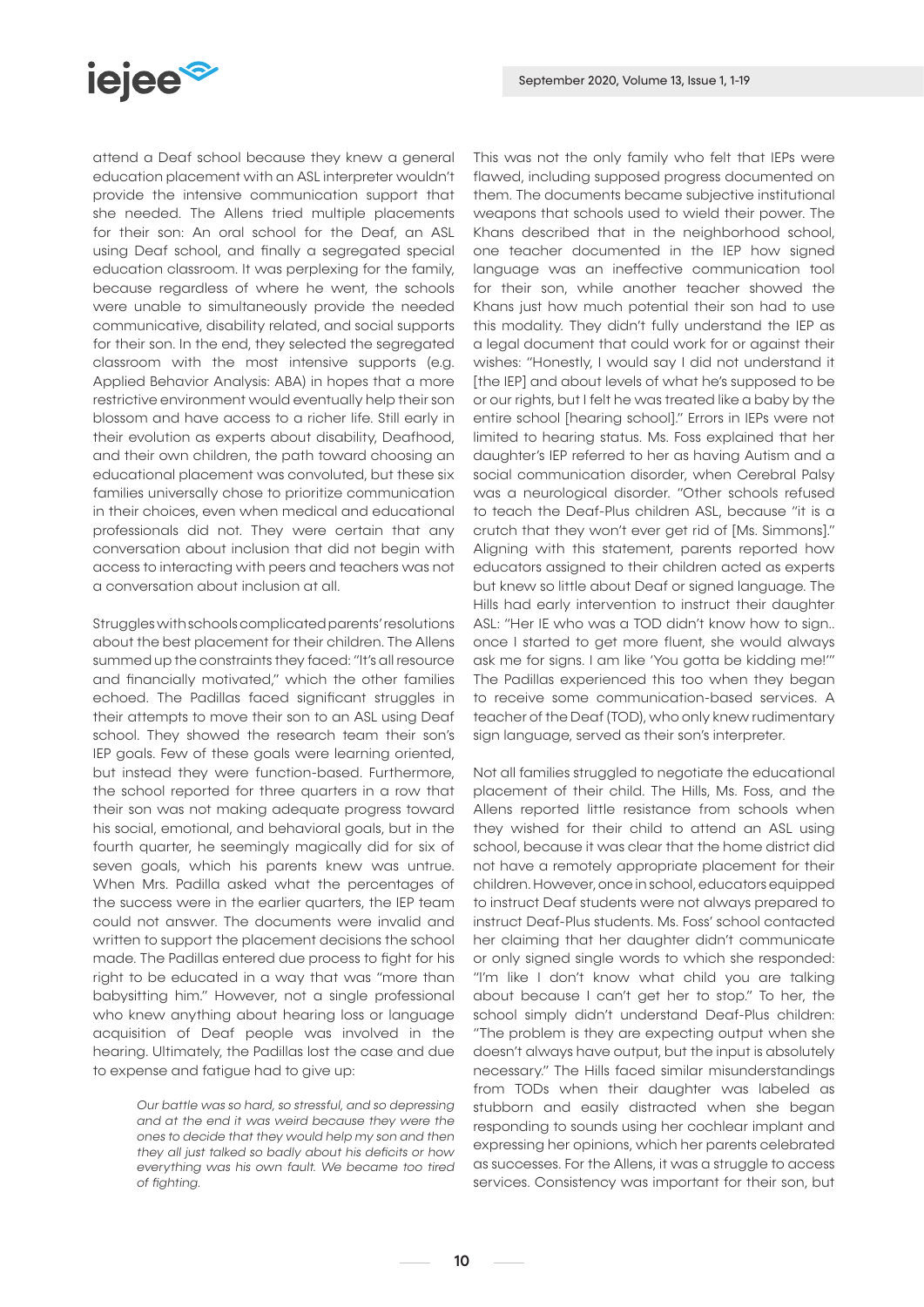the school was unable to retain paraprofessionals, because they were under-payed. Whether parents struggled to get the placement they wished for their child or struggled having all their children's needs understood and addressed, their relationships with schools were difficult and parents felt they paid too little attention to what the children learned socially and academically.

As parents became experts about their children and their support needs, they became more confident in their visions of what inclusion for their child meant. All parents emphatically agreed that they wished for TODs who had a strong understanding of how to teach Deaf students who have multiple support needs. Parents generally felt ASL using schools were the most inclusive and permitted a better chance for their children to reach their academic potential. For example, the Khans stated: "Since he's been in a Deaf environment, his learning has multiplied 10 or 15-fold... It's where he can interact naturally and his language is a benefit rather than a service." The Padillas also communicated the importance of collectivity to achieve true inclusion for their son: "I don't like that everything is individual like an Individual Educational Plan [sic]. Why not have a plan for the whole class to be inclusive and learn?" Ms. Foss, the Hills, and the Allens had different ideas. The Hills wondered if there ever could be a truly inclusive class for their daughter simply because of her relative uniqueness. Ms. Foss qualified this idea in relation to inclusion meaning where her child was educated: "If you want my daughter to feel like she is really 'in' the community, she has to sometimes be in the middle, to have skills others do not and not always the lowest kid in the classroom." Parents in the focus group nodded in agreement. To them, an important component of being a citizen of the classroom is not only to have something to contribute, but to also feeling efficacious and respected.

# Discussion

Consistent with McCracken and Turner (2012), the families talked at length about their feelings of not being supported by medical practitioners and educators to make decisions about communication for their child. Moreover, even when parents chose how their child would communicate, only the child received communication-based services rather than the entire family. Consequently, they had to facilitate their own acquisition of ASL. Instead of receiving support for communication, families felt their lives became full of medical appointments and incessant deficit discourse about their children. For most parents, this did not change when their children went to school. The "doom and gloom" or what the children could not do took center stage, aligning with previous findings (Sunderland, Catalano, & Kendall, 2009; Wiley et al., 2019). These findings also support previous finding about the burden of medical appointments for families with disabled children (George,Vickers, & Barton, 2008). For able-bodied children, access to language is a priority from the first day of their lives (Mayberry, Lock, & Kazmi, 2002), but communication for children with complex support needs is not viewed as integral to brokering a fulfilling life (Hustad & Miles, 2010), because they are seen as incomplete humans (Hazlam, 2006). The parents and researchers alike wondered why it was so difficult for educators to view these Deaf-Plus children as communicators and as valuable humans.

In this research, parents responded to the deprioritization of language and doom and gloom with action. Parents who learn about hearing loss and communication options first from medical practitioners tend not to seek out additional information from other types of sources (Kluwin & Stewart, 2000). This did not hold true with the parents in this study. When unsatisfied with the lack of dialog about communication for their children, they unequivocally demanded that medical practitioners and schools do more to support their families. Whether or not those demands were met, parents looked to their extended families and Internet support groups not only about language, but also to resist the overwhelmingly negative narratives about their children. They formed learning communities around ideas of ASL language and its marginalization, ableism, and parenting as power. This finding adds to the growing body of evidence that online support groups for disabled people and the "wise," Goffman's (1963) notion of those who are sufficiently close enough to a stigmatized individual to truly "get it," are an important component of disability culture (Ellis & Goggin, 2013; Kerr & McIntosh, 2000). That the parents in this study sought out these groups shows them as resourceful and purposeful advocates for their children. While research shows the positive impact of parent involvement in children's education (Lee & Bowen, 2006), it fails to emphasize just how crucial it was for these Deaf-Plus children. Parents described the many errors misinformed educators made about their children, some of them reprehensible and dangerous. Had parents permitted the schools to make educational and communication choices for their children without their input and oversight, the consequences might have been disastrous. Interestingly, only one family discussed connecting with Deaf adults to help them become informed decision-makers. The Deaf community feels that parents of Deaf children need this exposure in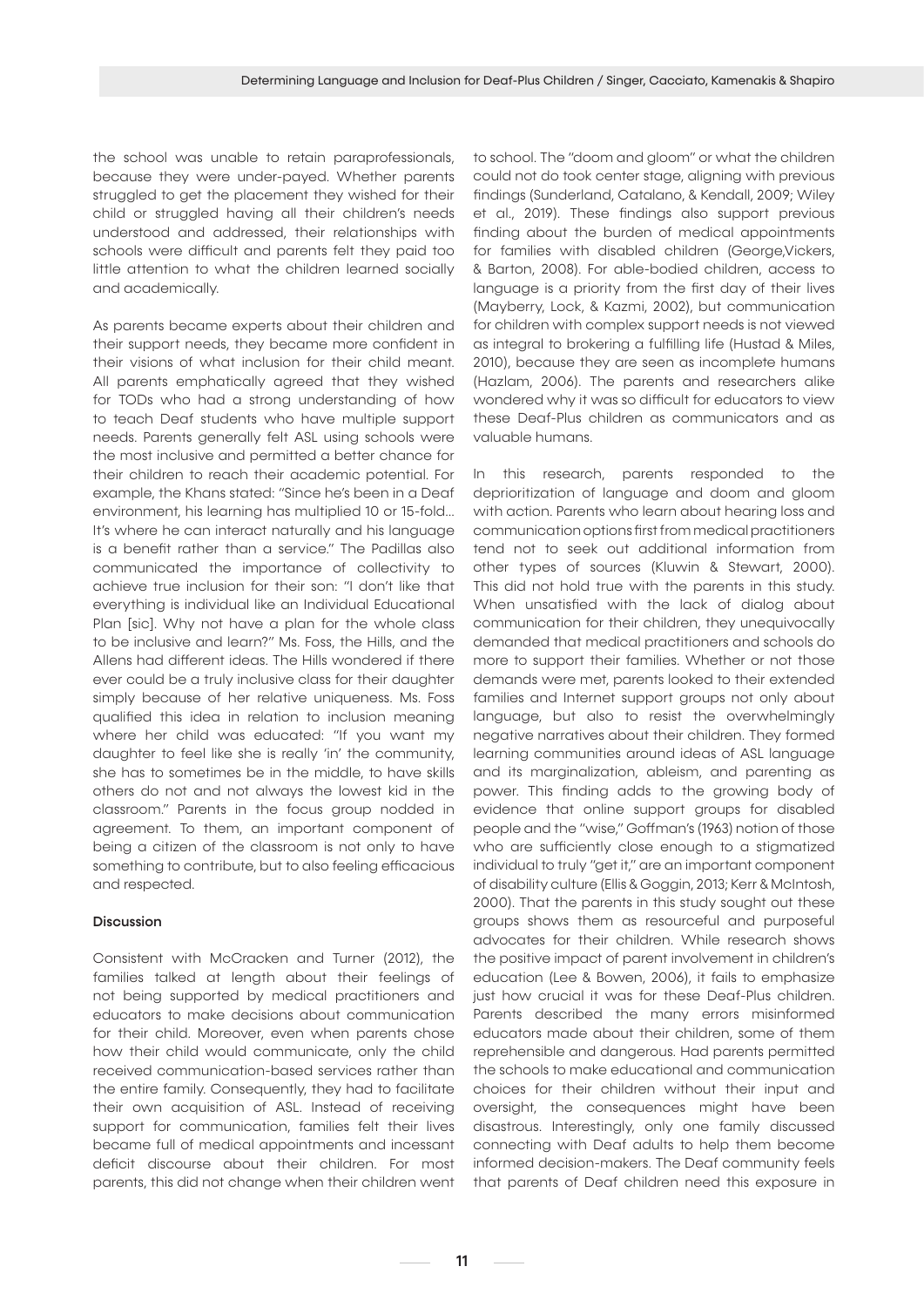

order to counterbalance the overwhelming medical/ oral advice parents receive from the moment a Deaf child is born (Young, 1999). Nevertheless, all families ultimately chose ASL as a language for their children and families, which may be partially attributed to the increased visibility of ASL using people in the media. While parents did not discuss why they did not seek the expertise of Deaf adults, it is likely that access to these individuals proved difficult and that parents felt intimidated by Deaf people.

Instead of seeking out Deaf people directly, parents and family members continued to learn about Deaf identity from the Internet, which proved to be an important resource not only for support but also language learning. Learning ASL is difficult and may be especially so for parents who work, have limited incomes, or their child is the only Deaf person they know. Parents in this research talked about lifeprint. com (Vickars, 2019), a longstanding ASL and Deaf cultural resource. Vickars released this free online resource because he recognized the need for access to quality ASL instruction for families of Deaf children. Despite access to this website, other Internet resources, and community ASL classes, the families of the Deaf-Plus children have developed widely varying ASL skills. It was not the researchers' intent to evaluate participants' ASL skill levels, but they often talked about this topic, sometimes bemoaning their stalled learning or comparing the skill levels of various people in the family. Other times, they felt proud of the work they had done. Consistent with research about hearing parents of Deaf children, most of the parents struggled to become fluent in ASL (Vacarri & Marschark, 1997), but felt their skill levels adequately met the needs of their children (Wood, 1991). Much of this scholarship casts parents' communication skills in a negative way without highlighting the innovative ways they find to communicate. Instead of using only ASL, these families used a wide range of communication techniques including, but not limited to: Signing, texting, gesturing, drawing, noises, speech, and some type of inexplicable parent-child thought transference. To diminish the triumph of parents and children creating effective communication systems seems to reinforce the subtheme of persistent "doom and gloom."

Communication between parents and children was complicated by more than hearing status. The Deaf-Plus children experienced motor, information processing, and learning delays as well as difficulties with maintaining attention. Nevertheless, it was clear in the research that all parents and their children constructed a unique communication system, which communicated their love and respect of one another. Here lies a theoretically sticky area. Deaf

studies scholarship shows that access and exposure to grammatically correct and conceptually accurate ASL (or full access to spoken language) is critical for appropriate linguistic development (Paul, Wang, & Williams, 2013; Strong & Prince, 2000). Some of the children in this study had no friends, sat segregated in special education classrooms without access to language, and lived a life in and out of hospitals. Most of the time, these Deaf-Plus children primarily interacted with only their families. Given the relative social isolation of their children that the parents discussed, the expeditious development of a system of personally meaningful communication that worked for the family may have trumped ideas of "optimal." Parents and children must first establish basic needs of safety and health, which includes the development of a strong parent-child relationship, before working toward the achievement of the child's potential or self-efficacy (McLoed, 2007). Without securing these, the future linguistic outcomes, which the Deaf studies scholarship references may not come into fruition anyway. Rather than viewing multimodal communication systems and formal ASL use as philosophically opposed, it may be that at least for the time being, the parents wisely chose to meet the immediate needs of their families. However, if families become ambivalent about improving family-wide ASL skills, it may have negative impacts on their child's social and intellectual development (Hall, 2017).

Recognizing and acknowledging the limitations of individual educator's, administrator's, child's, medical practitioner's and parent's knowledge or experience was an overarching barrier to developing inclusive, rigorous, and productive educational placements for these Deaf-Plus children. It is problematic that school personnel were unable to adequately consult parents about Deaf-Plus children's educational placements and yet still represented themselves as experts about the education of these children. This follows a scant amount of literature produced about this hard to access topic (Crawford, 2008, Hansuvadha, 2009). The problem lies not just that personnel are underqualified, but in our expectations and casting of who special educators must be. To illustrate this point, as a culture, we don't expect physicians to be experts about every bodily system, even though they attend postsecondary education for numerous years, but we do expect specialized understanding about communication and learning from special education teachers about all disabilities. The Deaf-Plus children in this study had complex support needs, each complicating the other. Parents explained that special educators seemed to select one or a few of those needs to support based on their own knowledge while neglecting the others. They generally saw the children as multiply disabled and focused on this rather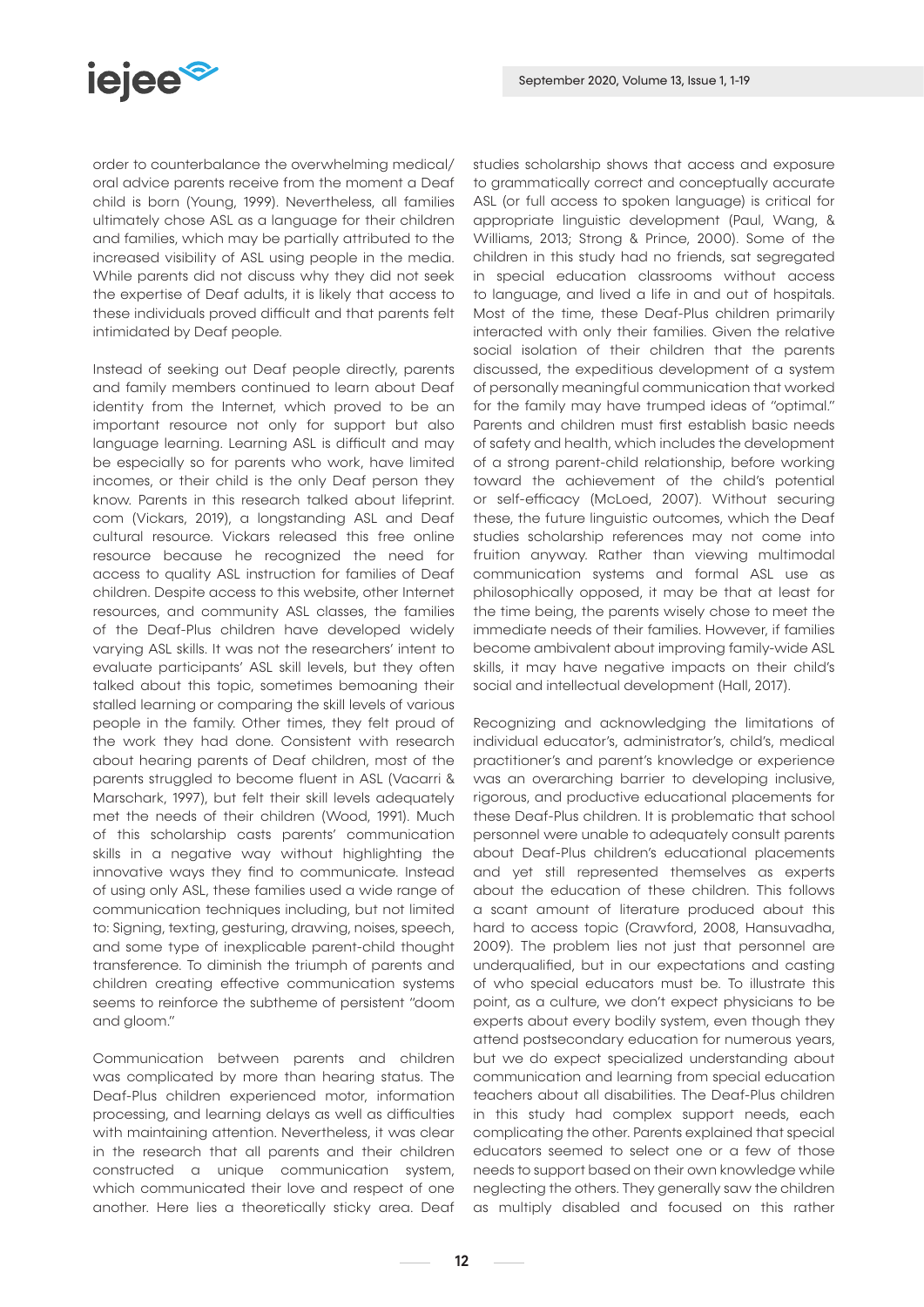than a holistic and self-affirming Deaf-Plus identity. Consequently, communication and the development of children's Deaf identity was often under-prioritized. This notion of appropriate "casting" may be applied to parents, medical practitioners, and the Deaf-Plus children as well. It is important for educational teams to understand the nature of all constituents' expertise and consider the contributions that each makes to providing a Deaf-Plus child a quality education.

Finally, these findings raise new ideas about the meaning of inclusion for Deaf-Plus children. Consistent with previous literature regarding inclusion for Deaf students (Kent, 2003; Leigh, 1999; Singer & Vroman, 2019), the parents in this study felt that the most inclusive educational environment for their children was a school that met both their linguistic and social needs. In other words, an ASL using school was more inclusive for their children than a mainstream setting. However, inclusion goes beyond access to language and communication. For these children and their families, inclusion meant not always being the lowest student in the class. Instead, their children should be able to contribute academically to the class and other students should be able to learn from their children. Furthermore, inclusion meant that their Deaf-Plus children were valued members of the school community, rather than treated as lesser than their peers. This encompasses but is not limited to: Having their opinions matter, a right to pursue academics, sports, and life skills, and acting in non-normative ways without consequence. These findings build on previous findings by Singer (2019) in that not only should parents consider educational placements that are most supportive, most liberating, and most culturally-sustaining, but also the most academically empowering for their children. Furthermore, IEP teams should value children's opinions about their own education, which may not always occur, especially if the child is considered "severely disabled." Therefore, for these Deaf-Plus children, true inclusion occurs not only when these students are learning and communicating effectively with their teachers, Deaf peers, and Deaf-Plus peers, but also when they are contributors to their school community at-large.

## **Conclusions**

Being a parent of a Deaf-Plus child comes with innumerable challenges including, but not limited to: Negotiating an effective communication method between and among family members, constantly attempting to be optimistic and hopeful in spite of the negative advice often received from medical practitioners, and navigating the various educational

placements in order to find the most appropriate setting for the child. One approach to combat the seemingly endless vat of negativity surrounding parenting a Deaf-Plus child is to communicate with other parents about the joys of parenting their Deaf-Plus children. This type of positive interchange of personal anecdotes and advice could be extremely beneficial for all parties involved. Through communicating with other parents of Deaf-Plus children, whether in person or via an online support group, parents can receive guidance and encouragement from people who have a similar set of experiences rather than from an isolated party such as medical practitioners or biased websites.

While some educators have professional training in teaching Deaf or disabled students, it is the parents who are experts in their individual child and his or her needs. Teachers of the Deaf and special educators should aspire to view the parents as an integral component of the educational team. Parents should be included in any and all discussions regarding the Deaf-Plus child's education, because they know their own child's personality, disabilities, peculiarities, competencies, and potential. In doing so, parents are more likely to feel as though they are part of the team rather than adversaries like they did in this study. This could not only strengthen the relationships between educators and parents, but it can also lead to the Deaf-Plus child receiving more appropriate educational supports. In addition, every member of the IEP team, including parents and children, should recognize their individual strengths and weaknesses. In other words, all IEP team members should have a basic understanding of how they can enhance conversations and where their understandings might be limited. Another implication for school districts and social services that arose from this research is language and communication training provided for families of Deaf-Plus children. Parents desperately want to learn the language their child uses, but often found it hard to attend night classes or effectively engage in online resources. If school districts or social services provide training programs for the parents, more effective communication could occur not only between the parents and their Deaf-Plus child but between the parents and the school district as well.

Medical practitioners should strive to ensure there is a positive and humane dialogue regarding Deaf-Plus children. It is critical that parents receive support and encouragement from their doctors and other medical professionals since they are a significant source of information when parents begin the journey of raising a Deaf-Plus child. Parents often automatically trust the advice given from medical practitioners because they are perceived as the experts, especially early in a Deaf-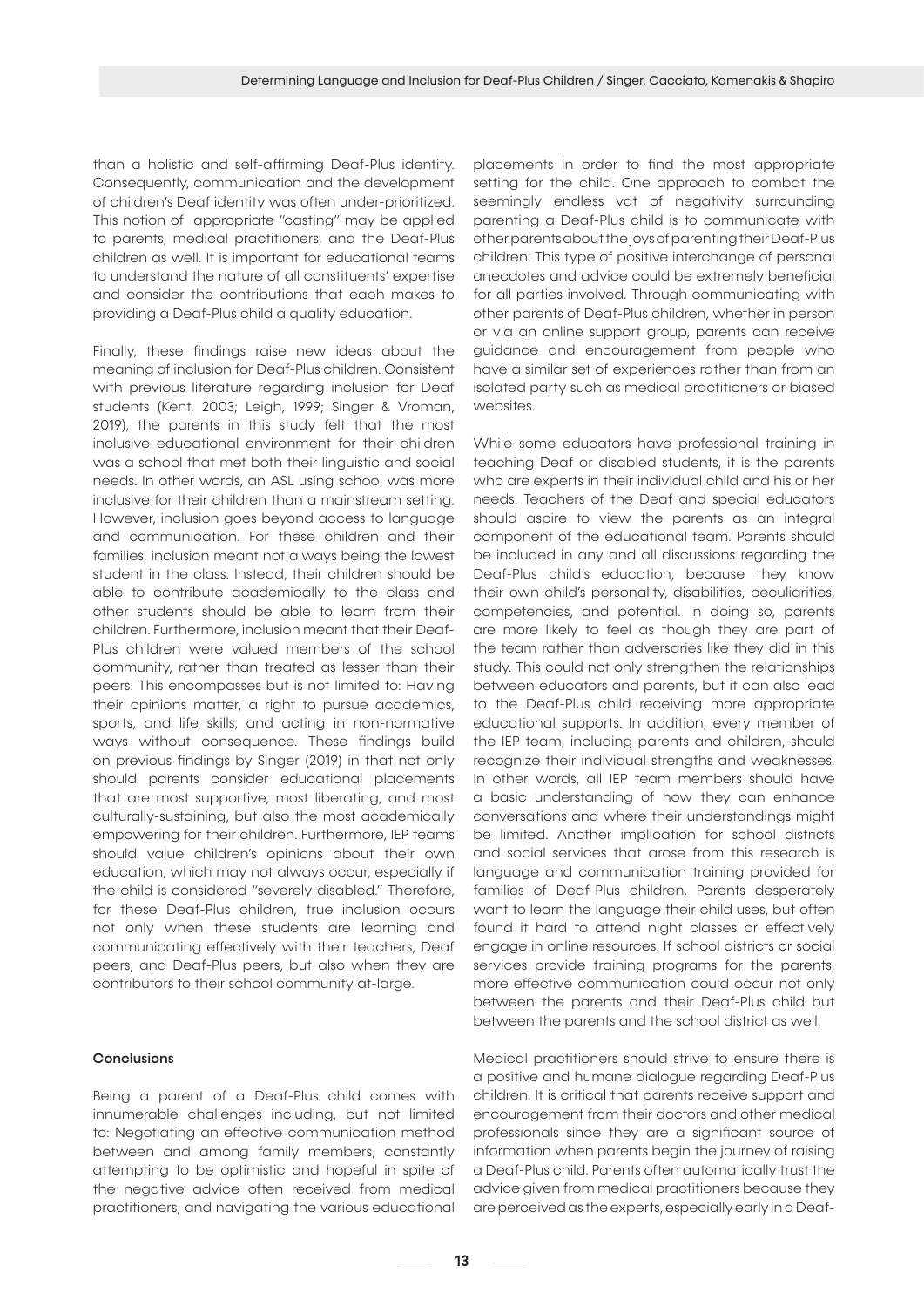

Plus child's life. When conversations between doctors and parents tend to be pessimistic. It is difficult to change the nature of this discourse once it has begun. It is imperative that medical professionals transform the apathetic, detached rhetoric surrounding Deaf-Plus children to more humane and encouraging discourse. Another implication of this research for medical practitioners is the inclusion of psychological health of the family and child in the treatment plan. Discovering one's child is Deaf and has additional disabilities can be incredibly challenging for a parent both mentally and emotionally. While this primarily affects the parents in the beginning, the Deaf-Plus child is likely to undergo emotional struggles as he or she develops. Identity development and family acclimation should be a part of a total psychological wellness program that accompanies a Deaf-Plus child's treatment plan. The emotional well-being of the families in this study were generally ignored and their stories suggest that they would have benefitted from embedded services.

Future research could include examining how raising a Deaf-Plus child affects roles in parenting. This study represented parents as a unit, but in reality, parents experienced raising their Deaf-Plus children in different ways. Furthermore, the voices of the Deaf-Plus children were not a central component of this research. Heideggerian hermeneutics posits that various realities occur simultaneously, each contributing to an overarching, multifaceted reality. Using this approach to interviews with each member of the family could unearth unique perspectives, which contribute to a whole and complicated understanding of this complex phenomenon. Beyond the roles of parents in families, the roles of Deaf-Plus people in Deaf culture is an under-investigated topic. Broadening research questions to explore the roles of Deaf-Plus people in various contexts would help us further understand how disability is viewed within the Deaf community.

This research provided parents of Deaf-Plus children an opportunity to share their stories and experiences. Through observations, interviews, and analysis, the researchers were able to determine the extent to which external influences affect parents' decisionmaking regarding language and communication, various strategies families use to ensure effective communication can ensue regardless of varying levels of fluency in a signed language, and the difficulty of determining and attaining an appropriate, inclusive, and productive learning environment for the Deaf-Plus children. The research has provided data to support improving inclusive educational environments for Deaf-Plus children based on their individual characteristics and experiences.

## Footnotes

1 The authors chose to capitalize Deaf when it referred to any person despite cultural affiliation or language use. The term "deaf" is only used when referring to hearing status or medical conditions. In the United States, culturally Deaf people view themselves as a sociolinguistic minority rather than a category of disability.

<sup>2</sup> Parents in the study referred to their children in various ways, but during the focus group, they collectively decided to use the term Deaf-Plus as the identification we emploed in the study.

<sup>3</sup> ASL is a complete language with its own set of grammatical rules. Though the criteria specifically stated "ASL," families and children used a broad range of manually-coded English.

# References

- Aiken-Forderer, M. (1988). Home and school support for physically handicapped Deaf children. in H. T. Pricket & E. Duncan (Eds.), *Coping with the multi-handicapped hearing impaired* (29-36). Springfield, IL: Charles C. Thomas.
- Allen, S., DeLuca, D., & Napoli, D. J. (2007). Societal responsibility and linguistic rights: The case of Deaf children. *Journal of Research in Education, 17*, 41-53
- Antia, S., Jones, P., Reed, S., and Kreimeyer, K. (2009). Academic status and progress of Deaf and Hard of Hearing students in general education courses. *Journal of Deaf Studies and Deaf Education, 14*, 293-311. https://doi.org/10.1093/ deafed/enp009
- Bailes, C. N., Erting, L. C., Thumann-Prezioso, C., & Erting, C. J. (2009). Language and literacy acquisition through parental mediation in American Sign Language. *Sign Language Studies, 9*(4), 417–456. https://doi.org/10.1353/sls.0.0022
- Bauman, H. D. L., & Murray, J. J. (2010). 14 Deaf Studies in the 21st Century:"Deaf-gain" and the Future of. *The Oxford handbook of deaf studies, language, and education, 2*, 210.
- Borders, C. M., Bock, S. J., Giese, K., Gardiner-Walsh, S., & Probst, K. M. (2018). Interventions for students who are Deaf/Hard of Hearing. In *Viewpoints on interventions for learners with disabilities* (75- 105). England: Emerald Publishing Limited.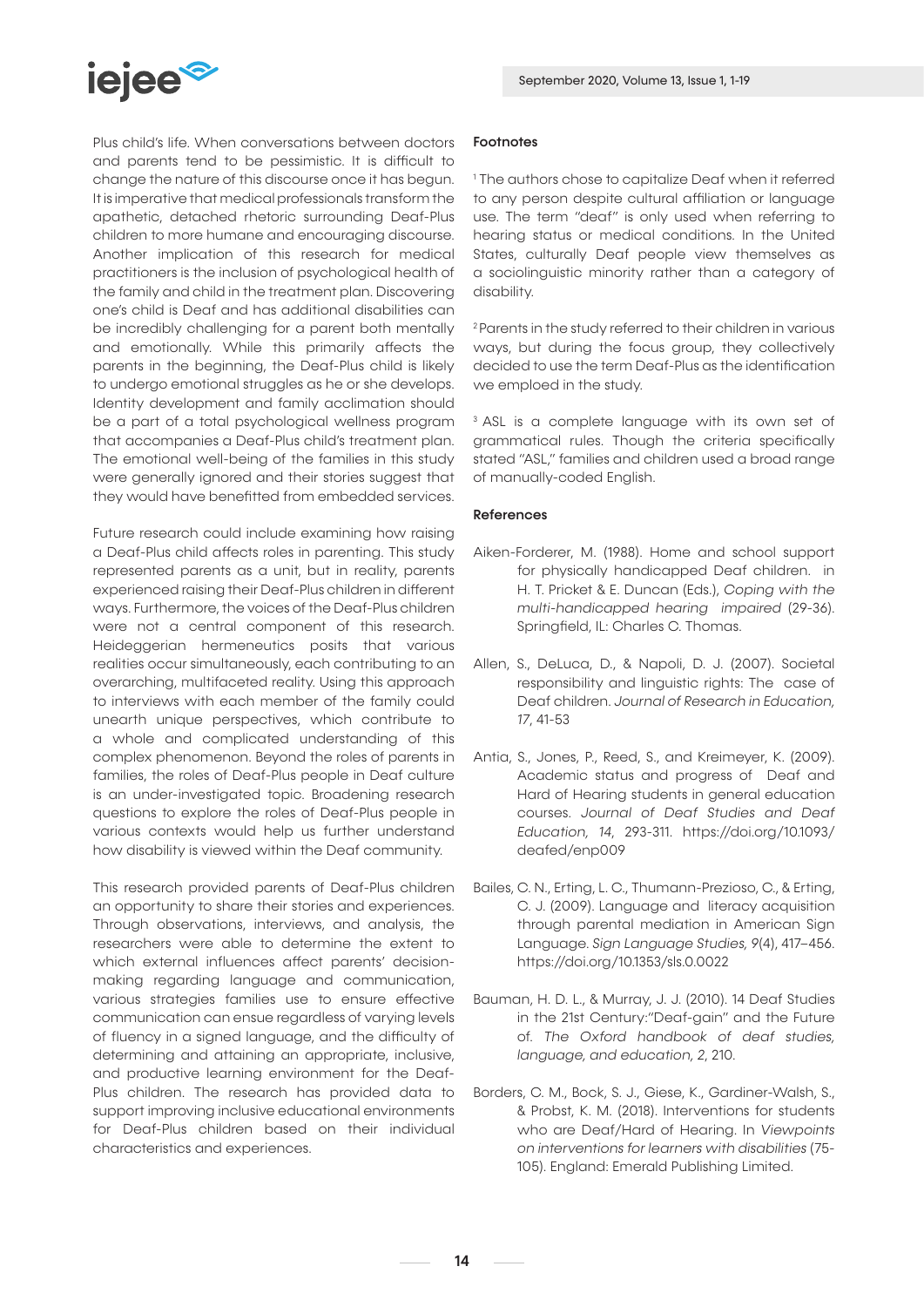- Burke, T. B., Kushalnagar, P., Mathur, G., Napoli, D. J., Rathmann, C., & Vangilder, K. (2011). Language needs of Deaf and Hard-of-Hearing infants and children: Information for spiritual leaders and communities. *Journal of Religion, Disability & Health, 15*, 272–295. https://doi.org/:10.108 0/15228967.2011.590644
- Calderon, R., & Naidu, S. (1999). Further support for the benefits of early identification and intervention for children with hearing loss. *Volta Review, 100*(5), 53-84.
- Calderon, R., Bargones, J., & Sidman, S. (1998). Characteristics of hearing families and their young Deaf and Hard of Hearing children: Early intervention follow-up. *American Annals of the Deaf, 143*, 347-362. https://doi.org/10.1353/ aad.2012.0100
- Calderon, R., & Greenberg, M. T. (2000). Challenges to parents and professionals in promoting socioemotional development in deaf children. *The deaf child in the family and at school: Essays in honor of Kathryn P. Meadow-Orlans,*  167-185.
- Cawthon, S. W., & Online Research Lab. (2007). Accommodations use for statewide standardized assessments: Prevalence and recommendations for students who are Deaf or Hard of Hearing. *Journal of Deaf Studies and Deaf Education, 13*(1), 55-96. https://doi. org/10.1093/deafed/enm029
- Chapman, D. A., Stampfe, C. C., Bodurtha, J. N., Dodson, M., Pandya, A., Lynch, K. B., & Kirby, R. S. (2011). Impact of co-occurring birth defects on the timing of newborn hearing screening and diagnosis. *American Journal of Audiology, 132*(20), 132-139. https://doi.org/10.1044/1059- 0889(2011/10-0049)
- Crawford, F. (2008). Underprepared" Veteran" Special Education Teachers' Reliance on Racist and Classist Ideologies. *Counterpoints, 319*, 49-72.
- Das, V. K. (1996). Aetiology of bilateral sensorineural hearing impairment in children: A 10 year study. *Archives of the Diseases of Children, 74*, 8-12. http://dx.doi.org/10.1136/adc.74.1.8
- Decker, K. B., Vallotton, C. D., & Johnson, H. A. (2012). Parents' communication decision for children with hearing loss: Sources of information and influence. *American Annals of the Deaf, 157*(4), 326-339.

- DesGeorges, J. (2003). Family perceptions of early hearing, detection, and intervention systems: Listening to and learning from families. *Mental Retardation and Developmental Disabilities Research Reviews, 9*, 89–93. https://doi.org/10. 1002/mrdd.10064
- Ellis, K., & Goggin, G. (2013). Disability and social media. In *The social media handbook* (pp. 134-151). Routledge.
- Foss, K. A. (2014). Constructing hearing loss or "Deaf gain?": Voice, agency, and identity in television's representations of d/Deafness. *Critical Studies in Media Communication, 31*(5), 426-447. https:// doi.org/10.1080/15295036.2014.968603
- Gascon-Ramos, M., Campbell, M., Bamford, J., & Young, A. (2010). Influences on parental evaluation of the content of early intervention following early identification of Deafness: A study about parents' preferences and satisfaction. *Child: Care, Health and Development, 36*, 868–877. doi:10.1111/ j.1365–2214.2010.01092.x
- George, A., Vickers, M. H., Wilkes, L., & Barton, B. (2008). Working and caring for a child with chronic illness: Challenges in maintaining employment. *Employee Responsibilities and Rights Journal, 20*(3), 165-176.
- Hall, W. C. (2017). What you don't know can hurt you: The risk of language deprivation by impairing sign language development in deaf children. *Maternal and Child Health Journal, 21*(5), 961- 965.
- Hansuvadha, N. (2009). Compromise in collaborating with families: Perspectives of beginning special education teachers. *Journal of Early Childhood Teacher Education, 30*(4), 346-362.
- Haslam, N. (2006). Dehumanization: An integrative review. *Personality and Social Psychology Review, 10*(3), 252-264.
- Helfand M., Thompson D., Davis R., McPhillips H., Homer C., & Lieu T. (2001). *Newborn hearing screening: Systematic evidence review, 5*  (AHRQ Publication No. 02-S001).
- Higgins, P. C. (1980). *Outsiders in a hearing world.*  Beverly Hills, CA: Sage.
- Holcomb, T. K. (2012). *Introduction to American deaf culture*. Oxford University Press.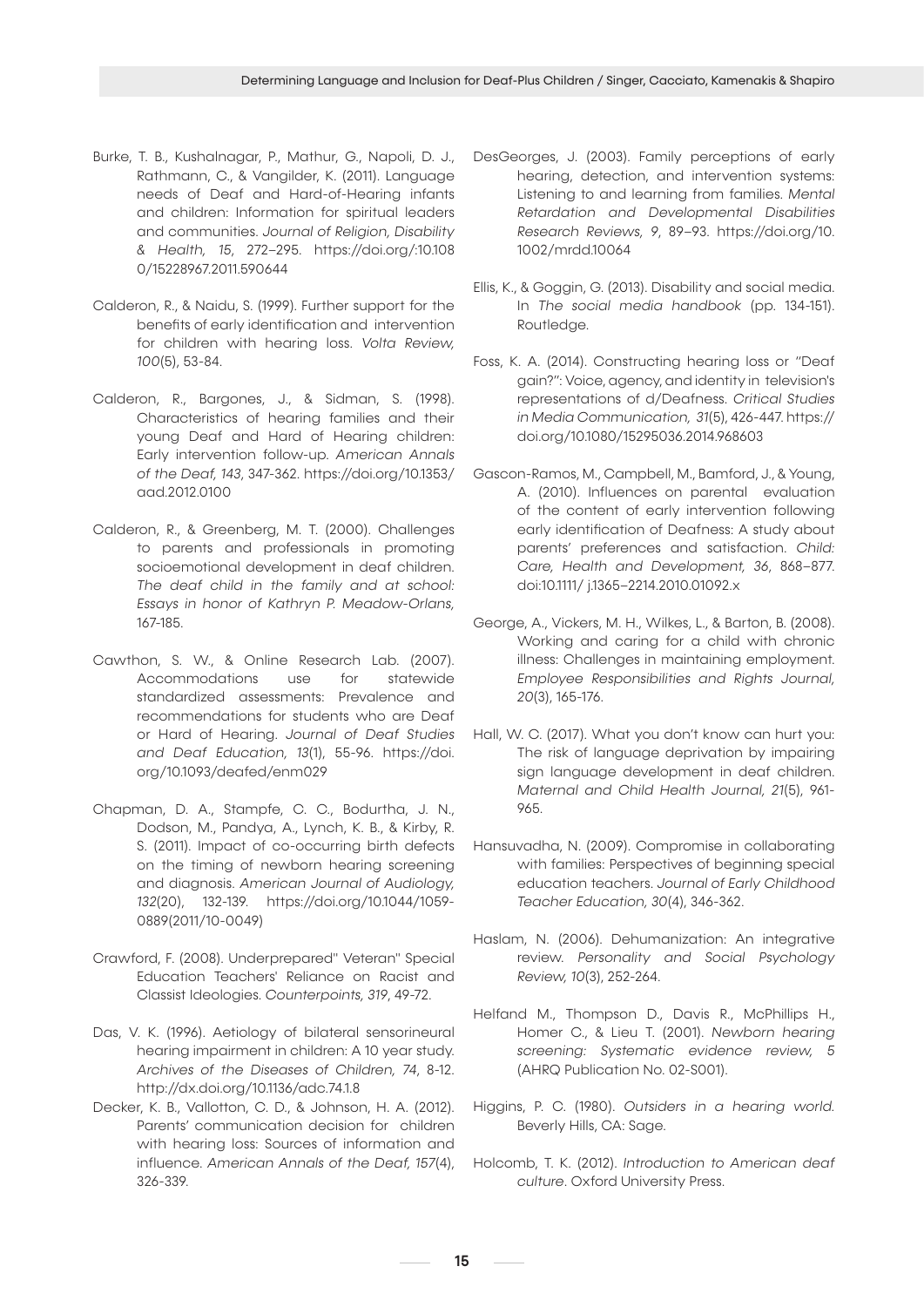

- Hustad, K.C. & Miles, L.K. (2010). Alignment between augmentative and alternative communication needs and school-based speech-language services provided to young children with cerebral palsy. *Early Child Serv (San Diego), 4*(3), 129-140.
- Hyde, M., & Power, D. (2000). Informed parental consent for cochlea implantation of young Deaf children: Social and other considerations in the use of the "bionic ear." *Australian Journal of Social Issues, 35*(2), 117–127. https://doi. org/10.1002/j.1839-4655.2000.tb01089.x
- Individuals with Disabilities Education Improvement Act, PL108-446, 20 U.S.C. §§1400 et seq. (2004).
- Jure, R., Rapin, I., & Tuchman, R. F. (1991). Hearing impaired autistic children. Developmental *Medicine and Child Neurology, 33*(12), 1062-1072. https://doi.org/10.1111/j.1469-8749.1991.tb14828.x
- Kent, A (2003). Identity issues for Hard-of-Hearing adolescents aged 11, 12, and 15 in mainstream settings. *Journal of Deaf Studies and Deaf Education. 8*(3). 315-324. https://doi.org/10.1093/ deafed/eng017.
- Kerr, S. M., & McIntosh, J. B. (2000). Coping when a child has a disability: exploring the impact of parent-to-parent support. *Child: Care, Health and Development, 26*(4), 309-322.
- Kirk, S., Glendinning, C., & Callery, P. (2005). Parent or nurse? the experience of being the parent of a technology-dependent child. *Journal of Advanced Nursing, 51*(5), 456-464. https://doi. org/10.1111/j.1365-2648.2005.03522.x
- Kluwin, T. N., & Stewart, D. A. (2000). Cochlear implants for younger children: A preliminary description of the parental decision process and outcomes. *American Annals of the Deaf, 145*(1), 26–32. https://doi.org/10.1353/aad.2012.0247
- Knoors, H., & Marschark, M. (2012). Language planning for the 21st century: Revisiting bilingual language policy for Deaf children. *The Journal of Deaf Studies and Deaf Education, 17*(3), 291- 305. https://doi.org/10.1093/deafed/ens018
- Knoors, H., & Vervloed, M. P. (2011). Educational programming for Deaf children with multiple disabilities: Accommodating special needs. In M. Marschark & P. E. Spencer (Eds.), *Oxford handbook of Deaf studies, language, and education* (82-94). New York, NY: Oxford University Press, Inc.
- Kurtzer-White, E., & Luterman, D. (2003). Families and children with hearing loss: Grief and coping. *Mental Retardation and Developmental Disabilities Research Reviews, 9*(4), 232–235. https://doi.org/10.1002/mrdd.10085
- Kushalnagar, P., Mathur, G., Moreland, C. J., Napoli, D. J., Osterling, W., Padden, C., & Rathmann, C. (2010). Infants and children with hearing loss need early language access. *The Journal of Clinical Ethics, 21*(2), 143.
- Lane, H. (1999). *The mask of benevolence: Disabling the Deaf community* (2nd ed.). New York, NY: Vintage Books.
- Lane, H. (2002). Do deaf people have a disability?. *Sign language studies, 2*(4), 356-379.
- Lederberg, A. R., Schick, B., & Spencer, P. E. (2013). Language and literacy development of Deaf and Hard-of-Hearing children: Successes and challenges. *Developmental Psychology, 49*(1), 15. http://dx.doi.org/10.1037/a0029558
- Lee, J. S., & Bowen, N. K. (2006). Parent involvement, cultural capital, and the achievement gap among elementary school children. *American Educational Research Journal, 43*(2), 193-218.
- Lee, Y., Jeong, S. W., & Kim, L. S. (2013). AAC intervention using a VOCA for Deaf children with multiple disabilities who received cochlear implantation. *International Journal of Pediatric Otorhinolaryngology, 77*(12), 2008-2013. https:// doi.org/10.1016/j.ijporl.2013.09.023
- Leigh, I. W. (1999). Inclusive education and personal development. *Journal of Deaf Studies and Deaf Education, 4*(3), 236–245. https://doi.org/10.1093/ deafed/4.3.236
- Luetke-Stahlman, B., & Nielsen, D. C. (2003). The contribution of phonological awareness and receptive and expressive English to the reading ability of Deaf students with varying degrees of exposure to accurate English. *Journal of Deaf Studies and Deaf Education, 8*(4), 464-484. https://doi.org/10.1093/deafed/eng028
- MacSweeney, M., Campbell, R., Woll, B., Giampietro, V., David, A. S., McGuire, P. K., ... & Brammer, M. J. (2004). Dissociating linguistic and nonlinguistic gestural communication in the brain. *Neuroimage, 22*(4), 1605-1618. https://doi. org/10.1016/j.neuroimage.2004.03.015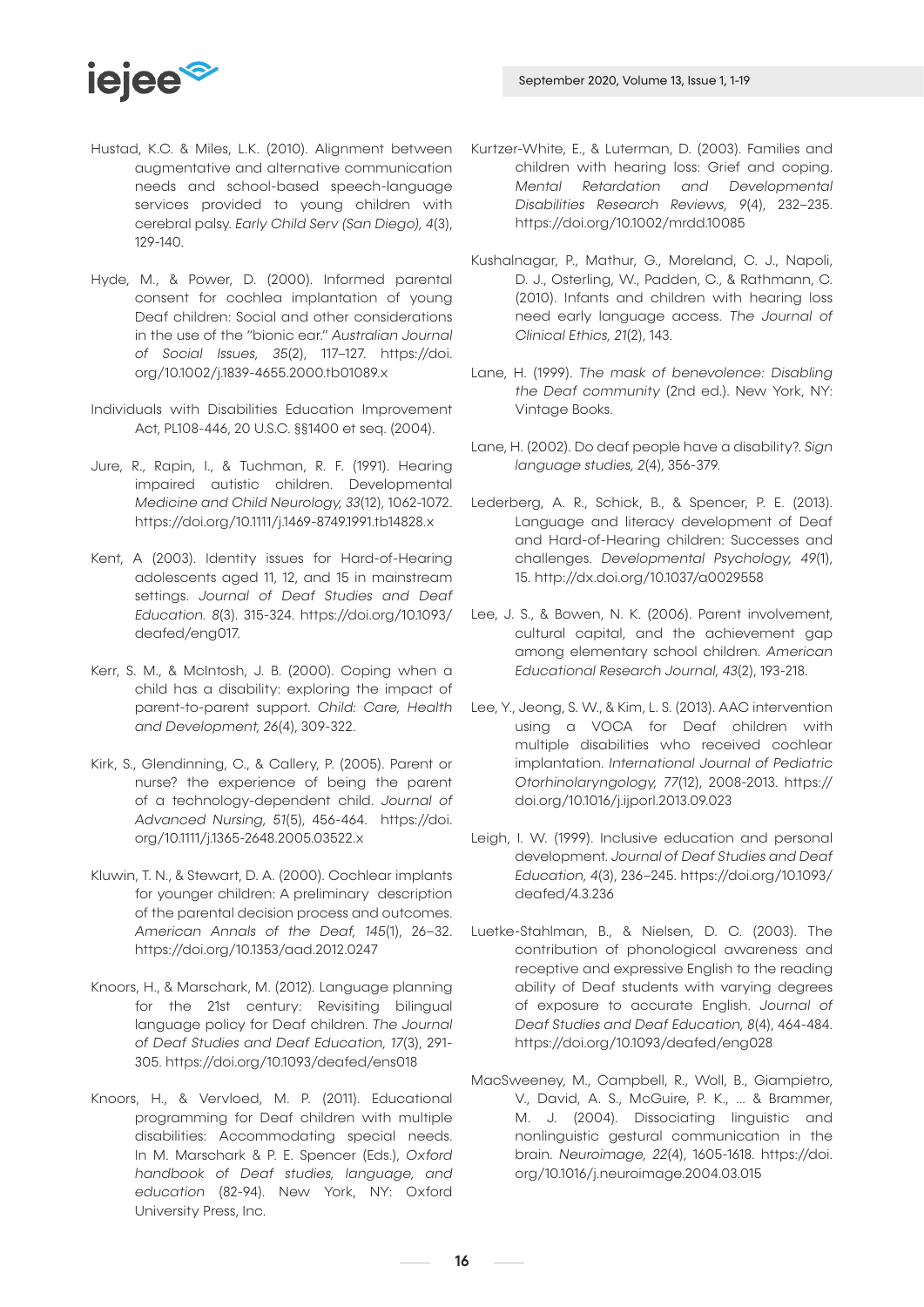- Marschark, M., Sapare, P., Convertino, C., Seewagen, R., & Maltzen, H. (2004). Comprehension of sign language interpreting: Deciphering a complex task situation. *Sign Language Studies, 4*(4), 345– 367. https://doi.org/10.1353/sls.2004.0018
- Marschark, M., Shaver, D. M., Nagle, K. M., & Newman, L. A. (2015). Predicting the academic achievement of Deaf and Hard-of-Hearing students from individual, household, communication, and educational factors. *Exceptional Children, 81*(3), 350-369.
- Marschark, M., & Spencer, P. E. (2010). *The Oxford handbook of Deaf studies, language, and education* (Vol. 2). Oxford University Press.
- Mason, K., Rowley, K., Marshall, C. R., Atkinson, J. R., Herman, R., Woll, B., & Morgan, G. (2010). Identifying specific language impairment in Deaf children acquiring British Sign Language: Implications for theory and practice. *British Journal of Developmental Psychology, 28*(1), 33- 49. https://doi.org/10.1348/026151009X484190
- Mauldin, L. (2016). *Made to hear: Cochlear implants and raising Deaf children.* Minneapolis: University of Minnesota Press.
- Mayberry, R. I., Lock, E., & Kazmi, H. (2002). Development: Linguistic ability and early language exposure. *Nature, 417*(6884), 38.
- McCracken, W., & Turner, O. (2012). Deaf children with complex needs: Parental experience of access to cochlear implants and ongoing support. *Deafness & Education International, 14*(1), 22-35. https://doi.org/10.1179/1557069X1 2Y.0000000005
- McLeod, S. (2007). Maslow's hierarchy of needs. *Simply psychology, 1.*
- Meyers, J. E. & Bartee, J. W. (1992). Improvements in the signing skills of hearing parents of Deaf children. *American Annals of the Deaf, 137*(3), 257-260. https://doi.org/10.1353/aad.2012.0462
- Miles, B. (1999). Talking the language of the hands. DB-Link, 1-11.
- Mitchell R. E. Karchmer M. A. (2004).Demographics of deaf education: More students in more places. *American Annals of the Deaf, 151*(2),95–104. doi:10.1353/aad.2006.0029
- Moog, J. S. (2000). Auditory-oral education: Teaching deaf children to talk. *Audiology Online.*
- Moores, D. F. (2011). *Partners in education: Issues and trends from the 21st International Congress on the Education of the Deaf.* Gallaudet University Press.
- Most, T., Wiesel, A., & Blitzer, T. (2007). Identity and attitudes towards cochlear implant among Deaf and Hard of Hearing adolescents. *Deafness and Education International, 9*, 68–82. https://doi.org/10.1002/dei.207
- Musselman, C., & Kircaali-Iftar, G. (1996). The Development of Spoken Language in Deaf Children: Explaining the Unexplained Variance. *Journal of Deaf Studies and Deaf Education, 1*(2), 108-121. Retrieved from http://www.jstor. org/stable/23805397
- Napoli, D. J., Mellon, N. K., Niparko, J. K., Rathmann, C., Mathur, G., Humphries, T., ... & Lantos, J. D. (2015). Should all Deaf children learn sign language?. *Pediatrics, 136*(1), 170-176. https://doi.org/10.1542/ peds.2014-1632
- National Association of State Directors of Special Education (NASDSE), (2018). *Optimizing Outcomes for Students who are Deaf or Hard of Hearing: Educational Service Guidelines*, Alexandria, Virginia: NASDSE.
- Nielsen, D. C., & Luetke-Stahlman, B. (2002). Phonological awareness: One key to the reading proficiency of Deaf children. *American Annals of the Deaf, 147*(3), 11-19. https://doi.org/10.1353/aad.2012.0213
- Pitts-Taylor, V. (2010). The plastic brain: Neoliberalism and the neuronal self. *Health, 14*(6), 635-652. https://doi.org/10.1177%2F1363459309360796
- Padden, C., Humphries, T., & Padden, C. (2009). *Inside deaf culture.* Harvard University Press.
- Paul, P. V., Wang, Y., & Williams, C. (2013). *Deaf students and the qualitative similarity hypothesis: Understanding language and literacy development.* Gallaudet University Press.
- Qi, S., & Mitchell, R. E. (2011). Large-scale academic achievement testing of Deaf and Hard-of-Hearing students: Past, present, and future. *Journal of Deaf Studies and Deaf Education, 17*(1), 1-18. https://doi.org/10.1093/deafed/enr028
- Ritter-Brinton, K., & Stewart, D. (1992). Hearing parents and Deaf children: Some perspectives on sign communication and service delivery. *American Annals of the Deaf, 137*(2), 85–91. https://doi. org/10.1353/aad.2012.1357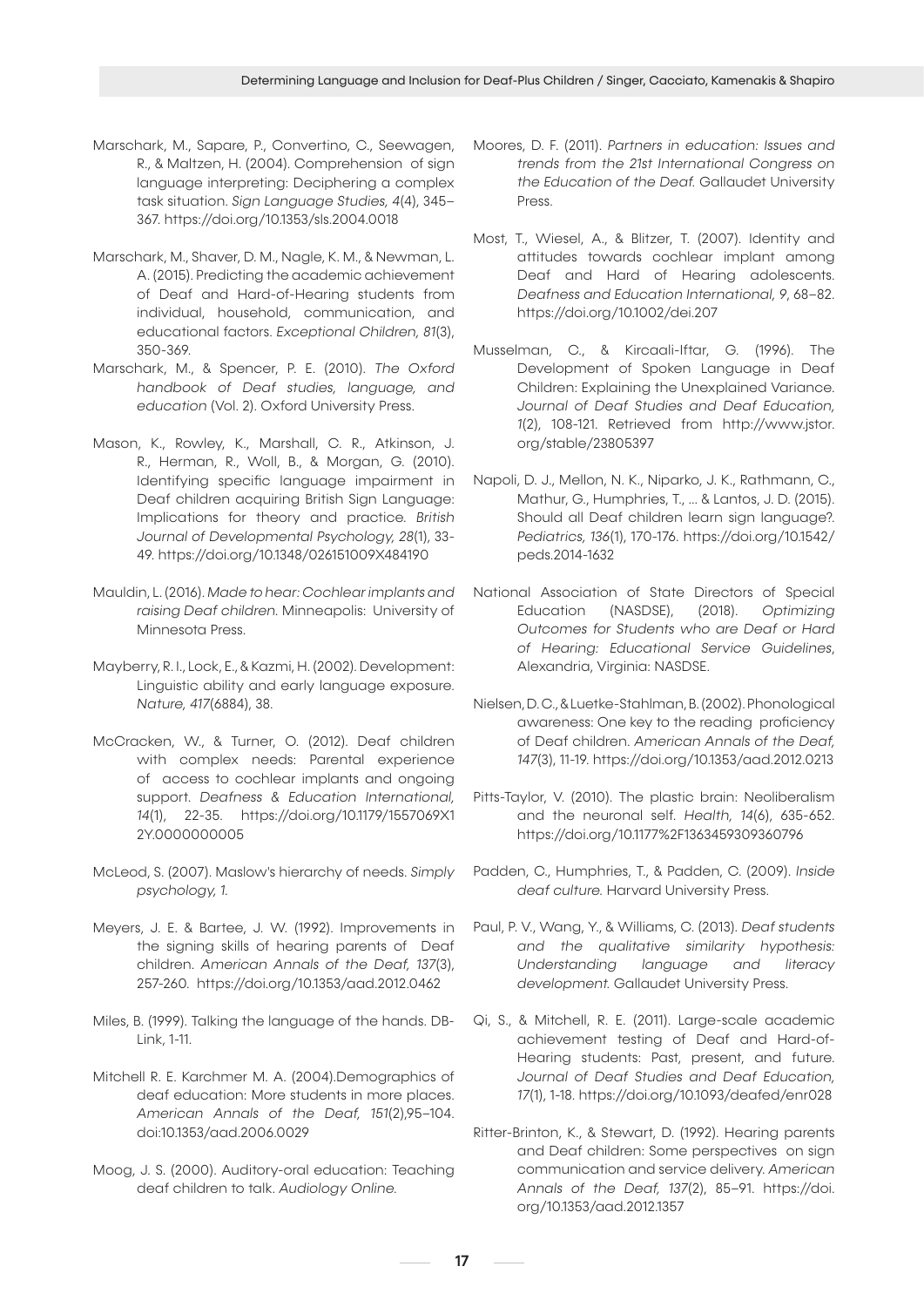

- Russo, T. J. & Fallon, M. A. (2001). Helping military families who have a child with disability cope with stress. *Early Childhood Education Journal, 29*(1), 3-8. https://doi.org/10.1023/A:1011348620920
- Sass-Lehrer, M., Moeller, M. P., & Stredler-Brown, A. (2016). What every early intervention professional should know. In M. Sass-Lehrer (Ed.), *Early intervention for deaf and hard-of-hearing infants, toddlers, and their families* (3-35). New York: Oxford Press.
- Sauer, J.M. & Jorgensen, C. M. (2016). Still caught in the continuum: A critical analysis of least restrictive environment and its effect on placement of students with intellectual disability. *Inclusion, 4*(2),56-74. https://doi.org/10.1352/2326-6988- 4.2.56
- Schick, B., Marschark, M., & Spencer, P. (2006). *Advances in the sign language development of Deaf children.* New York: Oxford University Press.
- Singer, S. (2019). "It's like growing an identity in a barren field:" Continuing the conversation about 21st century Deaf identities. *SOJO Journal, 4*(1). 1-16.
- Singer, S. & Vroman, K. (2019). A new model of educating Deaf students. In D. Ford (Ed.), *Keywords in Radical Education* (90-105). Amsterdam: Koninklijke Brill Publishers.
- Sipal, R. & Sayin, U. (2013). Impact of perceived social support and depression on the parental attitudes of mothers of children who are Deaf. *Journal of Child & Family Studies, 22*(8), 1103–1111. https://doi.org/10.1007/s10826-012-9672-3
- Strieker, T., Salisbury, C., & Roach, V. (2001). *Determining policy support for inclusive schools.* Alexandria, VA: Consortium on Inclusive Schooling Practices.
- Strong, M., & Prinz, P. (2000). Is American Sign language skill related to English literacy. *Language acquisition by eye*, 131-141.
- Sunderland, N., Catalano, T., & Kendall, E. (2009). Missing discourses: concepts of joy and happiness in disability. *Disability & Society, 24*(6), 703-714.
- Svirsky, M. A., Robbins, A. M., Kirk, K. I., Pisoni, D. B., & Miyamoto, R. T. (2000). Language development in profoundly deaf children with cochlear implants. *Psychological Science, 11*(2), 153-158.
- Szymanski, C., & Brice, P. J. (2008). When Autism and Deafness coexist in children: What we know now. *Odyssey: New Directions in Deaf Education, 9*(1), 10-15.
- Szymanski, C., Lutz, L., Shahan, C., & Gala, N. (2013). *Critical needs of students who are Deaf or Hard of Hearing: A public input summary.*  Washington, D.C.: Laurent Clerc National Deaf Education Center.
- Thierfelder, P. & Stapleton, P. (2016). Errors in the written English of native users of sign language: An exploratory case study of Hong Kong Deaf students. *System, 58*, 12-24. https://doi. org/10.1016/j.system.2016.03.001
- Traxler, C. (2000). Measuring up to performance standards in reading and mathematics: Achievement of selected Deaf and Hard-of-Hearing students in the national norming of the 9th edition stanford achievement test. *Journal of Deaf Studies and Deaf Education, 5*(4):337- 348. https://doi.org/10.1093/deafed/5.4.337
- Turan, Z. (2016). Cochlear implanted Deaf children with additional disabilities: The mother's perspective. *International Journal of Medicine and Medical Sciences, 8*(7): 66–74. https://doi.org/10.5897/ IJMMS2016.1240
- van Dijk, R., Nelson, C., Postma, A., & van Dijk, J. (2010). Deaf children with severe multiple disabilities: Etiologies, intervention, and assessment. In M. Marschark, P. E. Spencer, & P. E. Nathan (Eds.), *Oxford Handbook of Deaf Studies, Language, and Education* (172-191). New York, NY: Oxford University Press, Inc.
- Vickars, W. (2019). *ASL University.* Retrieved from: www. lifeprint.com
- Walsh T.M. & Volsko T.A. (2008). Readability assessment of internet-based consumer health information. *Respir Care, 53*, 1310–1315.
- Weaver, K. A. & Starner, T. (2011). We need to communicate!: Helping hearing parents of Deaf children learn American Sign Language. *The Proceedings of the 13th International ACM SIGACCESS Conference on Computers and Accessibility,* 91-98. https://doi. org/10.1145/2049536.2049554
- Whicker, J. J., Muñoz, K., & Nelson, L. H. (2019). Parent challenges, perspectives and experiences caring for children who are Deaf or Hard-of-Hearing with other disabilities: A comprehensive review. *International Journal of Audiology, 58*(1), 5-11. https://doi.org/10.1080/14992027.2018.153401 1